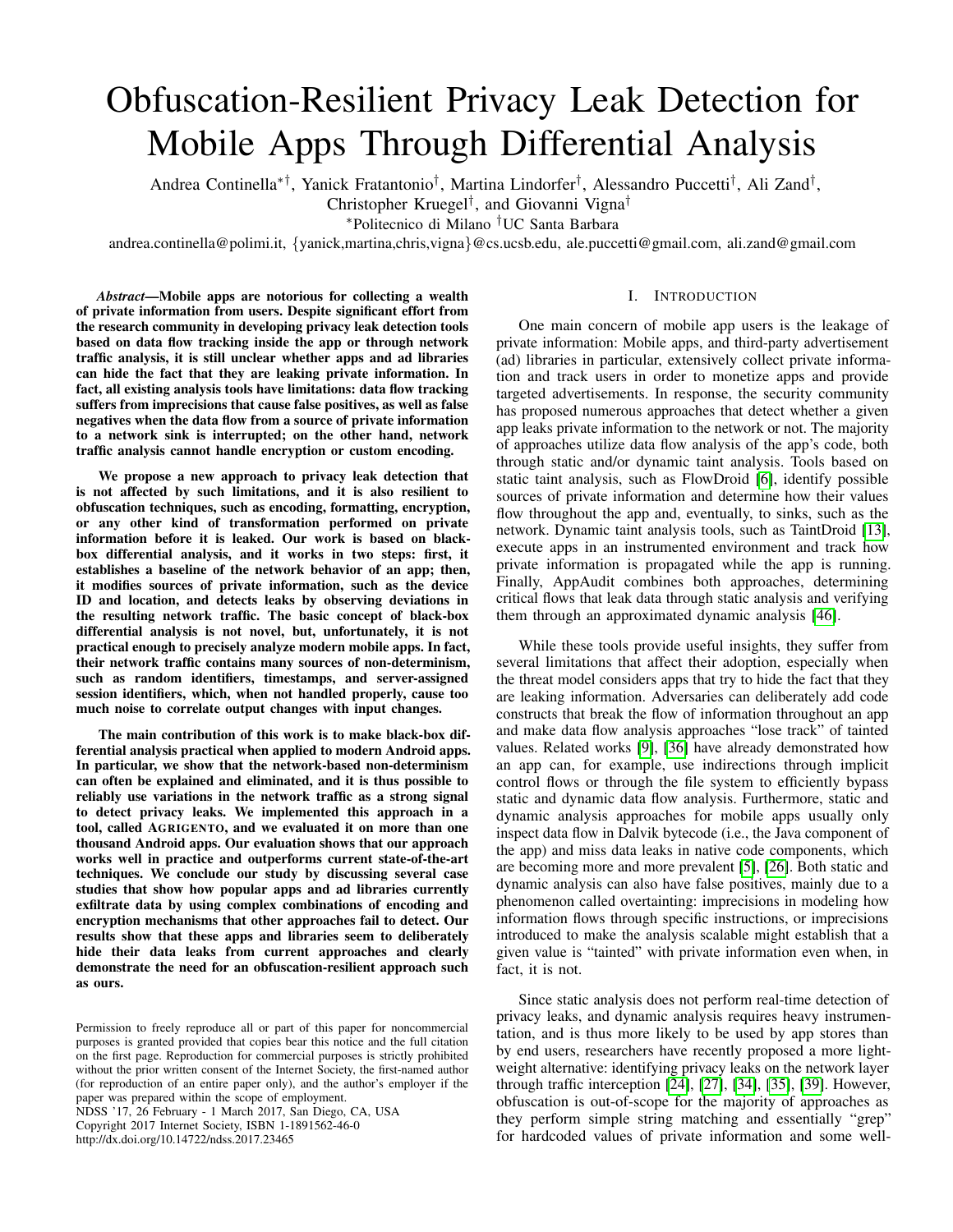known encodings such as Base64 or standard hashing algorithms. ReCon [\[35\]](#page-14-6) is the most resilient to obfuscation as it identifies leaks based on the structure of the HTTP requests, for example by learning that the value following a "deviceid" key in a HTTP GET request is probably a device ID. Still, the underlying machine learning classifier is limited by the data it is trained on, which is collected through TaintDroid and manual analysis if the labelling process misses any leak and its corresponding key, e.g., due to obfuscation or custom encoding, ReCon will not be able to detect it.

In general, the transformation of privacy leaks, from simple formatting and encoding to more complex obfuscations, has gotten little attention so far. Only BayesDroid [\[42\]](#page-14-8) and MorphDroid [\[17\]](#page-14-9) have observed that the leaked information does not always exactly match the original private information, but focused on leaks consisting of subsets or substrings of information instead of obfuscation. It is unclear to what extent apps can hide their information leaks from state-of-the-art tools. For this purpose, we developed a novel automatic analysis approach for privacy leak detection in HTTP(S) traffic that is agnostic to how private information is formatted or encoded. Our work builds on the idea of observing network traffic and attempts to identify leaks through a technique similar to the differential analysis approach used in cryptography: first, we collect an app's network traffic associated with multiple executions; then, we modify the input, i.e., the private information, and look for changes in the output, i.e., the network traffic. This allows us to detect leaks of private information even if it has been heavily obfuscated.

The idea to perform differential black-box analysis is intuitive, and in fact, has already been explored by Privacy Oracle [\[23\]](#page-14-10) for the detection of information leaks in Windows applications. One of the main challenges of performing differential analysis is the elimination of all sources of non-determinism between different executions of an app. Only by doing this one can reliably attribute changes in the output to changes in the input, and confirm the presence of information leaks. While Privacy Oracle was mainly concerned with *deterministic executions* to eliminate OS artifacts that vary between executions and could interfere with the analysis, we observed that *nondeterministic network traffic* poses a far greater challenge when analyzing modern apps. Due to the frequent use of random identifiers, timestamps, server-assigned session identifiers, or encryption, the network output inherently differs in every execution. These spurious differences make it impractical to detect any significant differences caused by actual privacy leaks by simply observing variations in the raw network output.

One key contribution of this work is to show that, in fact, it is possible to explain the non-determinism of the network behavior in most cases. To this end, we conducted a small-scale empirical study to determine the common causes of non-determinism in apps' network behavior. Then, we leveraged this knowledge in the development of a new analysis system, called AGRIGENTO, which eliminates the root causes of non-determinism and makes differential analysis of Android apps practical and accurate.

Our approach has the key advantage that it is "fail-safe": we adopt a conservative approach and flag any non-determinism that AGRIGENTO cannot eliminate as a "potential leak." For each identified leak, AGRIGENTO performs a risk analysis to quantify the amount of information it contains, i.e., its risk, effectively limiting the channel capacity of what an attacker can leak without raising an alarm. We performed a series of experiments on 1,004 Android apps, including the most popular ones from the Google Play Store. Our results show that our approach works well in practice with most popular benign apps and outperforms existing state-of-the-art tools. As a result, AGRIGENTO sheds light on how current Android apps obfuscate private information before it is leaked, with transformations going far beyond simple formatting and encoding. In our evaluation, we identified several apps that use custom obfuscation and encryption that state-ofthe-art tools cannot detect. For instance, we found that the popular InMobi ad library leaks the Android ID using several layers of encoding and encryption, including XORing it with a randomly generated key.

It is not surprising that developers are adopting such stealth techniques to hide their privacy leaks, given the fact that regulators such as the Federal Trade Commission (FTC) have recently started to issue sizable fines to developers for the invasion of privacy of their users [\[14\]](#page-14-11), [\[15\]](#page-14-12): aforementioned InMobi for example is subject to a penalty of \$4 million and has to undergo bi-yearly privacy audits for the next 20 years for tracking users' location without their knowledge and consent [\[16\]](#page-14-13). Also, counterintuitively to the fact that they are collecting private information, app developers are also seemingly becoming more privacy-aware and encode data before leaking it. Unfortunately, it has been shown that the structured nature of some device identifiers makes simple techniques (e.g., hashing) not enough to protect users' privacy [\[12\]](#page-13-4), [\[18\]](#page-14-14). Consequently, on one hand there is a clear motivation for developers to perform obfuscation—either to maliciously hide data leaks, or to secure user data by not transmitting private information in plaintext on the other hand privacy leak detection tools need to be agnostic to any kind of obfuscation.

In summary, we make the following contributions:

- We developed AGRIGENTO, a tool that performs root cause analysis of non-determinism in the network behavior of Android apps.
- We show that, in most cases, non-determinism in network behavior can be explained and eliminated. This key insight makes privacy leak detection through differential black-box analysis practical.
- The results of our empirical study provide new insights into how modern apps use custom encoding and obfuscation techniques to stealthily leak private information and to evade existing approaches.

In the spirit of open science, we make all the datasets and the code developed for this work publicly available.<sup>[1](#page-1-0)</sup>

# II. MOTIVATION

This section discusses a real-world example that motivates our work. Consider the snippet of code in Figure [1.](#page-2-0) The code first obtains the Android ID using the Java Reflection API, hashes the Android ID with SHA1, XORs the hash with a randomly generated key, stores the result in JSON format, and encrypts the JSON using RSA. Finally, it sends the encrypted JSON and the XOR key through an HTTP POST request.

<span id="page-1-0"></span><sup>1</sup> <https://github.com/ucsb-seclab/agrigento>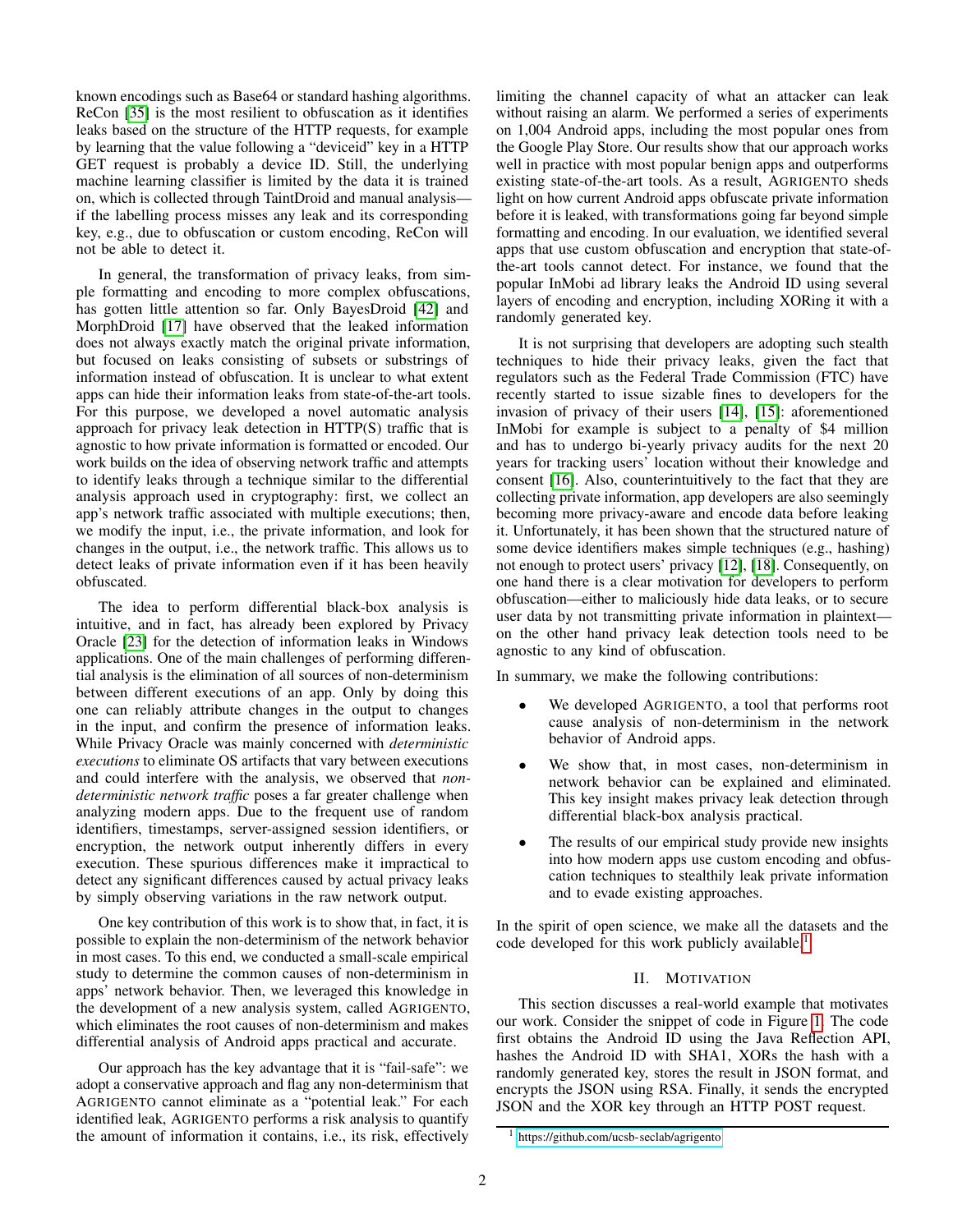```
StringBuilder json = new StringBuilder();
// get Android ID using the Java Reflection API
Class class = Class.forName("PlatformId")
String aid = class.getDeclaredMethod("getAndroidId",
               Context.class).invoke(context);
 / hash Android I
MessageDiqest shall = qetInstance("SHA-1");shal.update(aid.getBytes());
byte[] digest = shal.digest();
     enerate rand
Random r = new Random();
int key = r.nextint();<br>// XOR Android ID with the randomly generated key
byte[] xored = customXOR(digest, key);<br>// encode with Base64
String encoded = Base64.encode(xored);
// append to JSON string<br>json.append("O1:\'");
json.append(encoded);
json.append("\'");<br>// encrypt JSON using RSA<br>Cipher rsa = getInstance("RSA/ECB/nopadding");
rsa.init(ENCRYPT_MODE, (Key) publicKey);
encr = new String(rsa.doFinal(json.getBytes()));<br>// send the encrypted value and key to ad server
HttpURLConnection conn = url.openConnection();
OutputStream os = conn.getOutputStream();
os.write(Base64.encode(encr).getBytes());
os.write(("key=" + key).getBytes());
```
<span id="page-2-0"></span>Fig. 1. Snippet of code leaking the Android ID using obfuscation and encryption. The example is based on real code implemented in the popular InMobi ad library.

Depending on how this functionality is implemented, existing tools would miss the detection of this leak. Existing approaches based on static analysis would miss this privacy leak if the functionality is implemented in native code [\[5\]](#page-13-3), dynamically loaded code [\[31\]](#page-14-15), or in JavaScript in a WebView [\[28\]](#page-14-16). Furthermore, the use of the Java Reflection API to resolve calls at runtime can severely impede static analysis tools.

More fundamentally, the complex lifecycle and componentbased nature of Android apps make tracking private information throughout an app extremely challenging, and both static and dynamic approaches are sensitive to the disruption of the data flow. For instance, many existing tools would miss this leak if this functionality is implemented in different components. Similarly, if the app first writes the private information to a file, e.g., its settings, and only later reads it from there to transmit it via a network sink, any data flow dependency would be lost. Furthermore, data flow is also lost when the implementation is incomplete and fails to propagate data flows through relevant functions: TaintDroid for example does not track data flows through hashing functions [\[32\]](#page-14-17).

Existing black-box approaches that analyze the network traffic would miss the detection of this leak as well, as they only consider basic encodings, such as Base64 or standard hashing algorithms, and cannot handle complex obfuscations techniques that combine multiple different encodings and algorithms such as the example code in Figure [1.](#page-2-0)

Our work attempts to fill this gap: we focus on designing and developing an approach able to detect privacy leaks even when custom obfuscation mechanisms are used. Our approach is black-box based, so it is not affected by code obfuscation or complex program constructs. Furthermore, our approach can handle obfuscations of the actual data since it does not look for specific tokens that are known to be associated with leaks, but rather treats *every* inexplicable change in the network traffic as a potential leak.

We stress that the example we discussed in this section is not synthetic, but it is actually the simplified version of a snippet taken from one of the most popular apps in the Google Play Store. Specifically, this example is the simplified version of a functionality implemented in the popular InMobi ad library. We also note that this case of nested encodings and encryption is not just an isolated example: our experiments, discussed at length in §[VI,](#page-7-0) show that these obfuscated leaks occur quite frequently and that existing black-box approaches are unable to detect them.

## III. SOURCES OF NON-DETERMINISM

<span id="page-2-1"></span>One of the key prerequisites for performing differential analysis is to eliminate any sources of non-determinism between different executions. Only by doing so, one can reliably attribute any changes in the network output following changes in private input values to information leakage. While previous work has focused on deterministic executions through the use of OS snapshots [\[23\]](#page-14-10), according to our experiments the network itself is by far the largest source of non-determinism.

When executing an app multiple times on exactly the same device, with the same settings, and using the same user input, one would intuitively expect an app to produce exactly the same (i.e., deterministic) network traffic during every execution. However, our preliminary experiments showed that this is not the case: the network traffic and more specifically the transmitted and received data frequently changes on every execution, and even between the same requests and responses during a single execution.

This non-determinism is not necessarily something that is introduced by the app developer intentionally to evade analysis systems, but, instead, it is most often part of the legitimate functionality and standard network communication. We conducted a small-scale study on 15 Android apps randomly selected from the Google Play Store, and we investigated the most common sources of non-determinism in network traffic. We were able to identify the following categories:

- **Random values.** Random numbers used to generate session identifiers or, for instance, to implement game logic. Also, the Android framework provides developers with an API to generate 128-bit random universally unique identifiers (UUID). In the most common scenario, apps use this API to generate an UUID during the installation process.
- Timing values. Timestamps and durations, mainly used for dates, logging, signatures, and to perform measurements (e.g., loading time).
- System values. Information about the state and the performance of system (e.g., information about free memory and available storage space).
- Encrypted values. Cryptographic algorithms use randomness to generate initialization vectors (IV) and padding.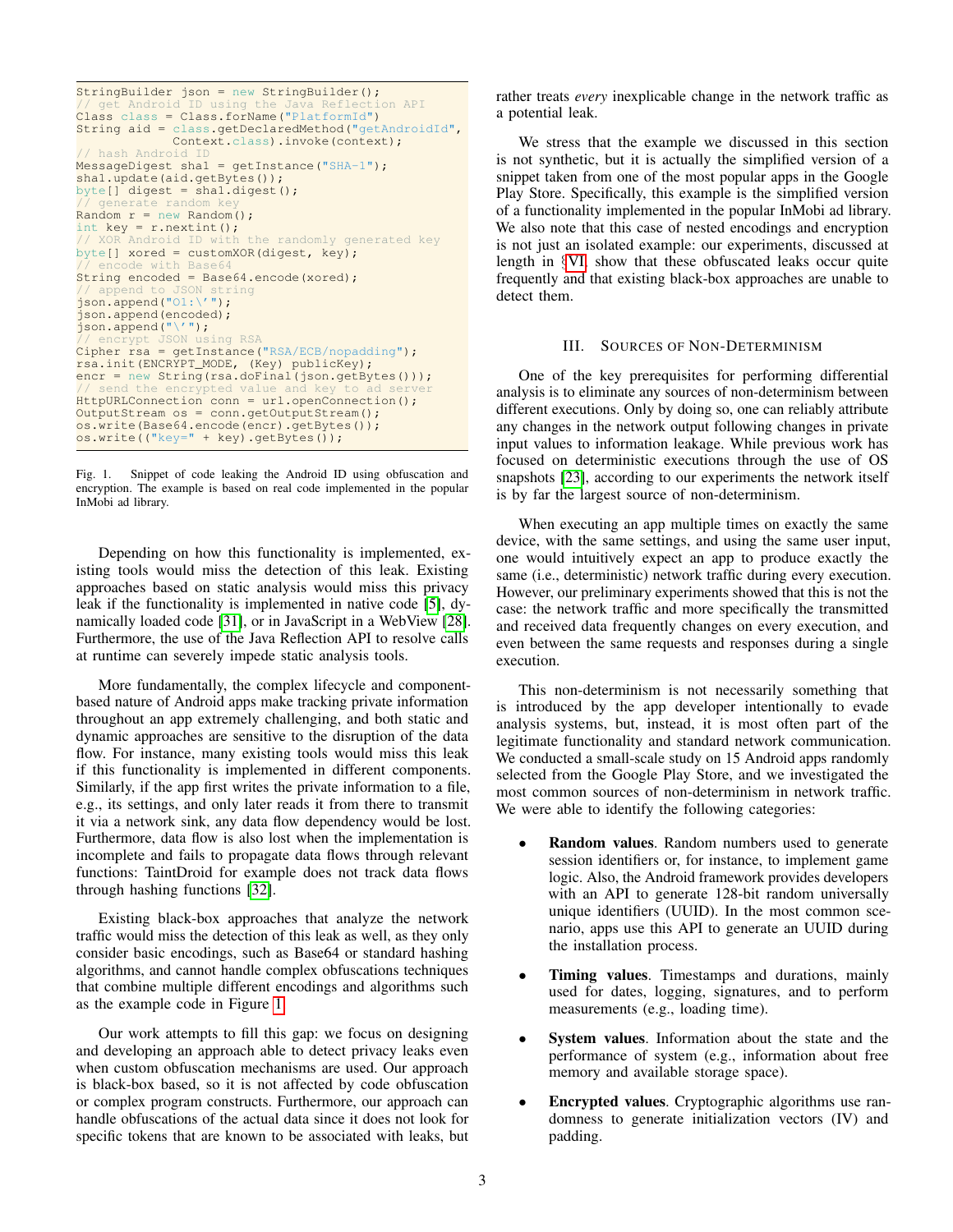- Network values. Information that is assigned by a network resource (e.g., cookies, server-assigned session identifiers).
- Non-deterministic execution. Randomness inherent to the execution of an app, such as different loading times affecting the UI exploration.

#### IV. APPROACH

For any given app, our analysis consists of two main phases. In the first phase (see §[IV-A\)](#page-3-0), called *network behavior summary extraction*, we execute the app multiple times in an instrumented environment to collect raw *network traces*, and *contextual information*, which allows us to attribute the non-determinism that we see in the network behavior to the sources discussed in §[III.](#page-2-1) We then combine these network traces with the contextual information to create a *contextualized trace* for each run. Finally, we merge the contextualized network traces of all runs into a *network behavior summary* of the app.

In the second phase of our approach (see §[IV-B\)](#page-4-0), we run the app again in exactly the same instrumented environment, with the only difference that we change one of the input sources of private information (e.g., IMEI, location). We then compare the contextualized trace collected in this final run with the network behavior summary of the previous runs to identify any discrepancy. We perform this comparison in two steps: *differential analysis*, which identifies differences, and *risk analysis*, which scores the identified differences to determine potential privacy leaks.

Figure [2](#page-3-1) shows a high-level overview of our approach, while Figure [3](#page-4-1) illustrates the individual steps in more detail using a simplified example.

## <span id="page-3-0"></span>*A. Network Behavior Summary Extraction*

Network Trace & Contextual Information. For each execution of the app in our instrumented environment, we collect a network trace, which contains the raw HTTP flows generated by the app, and *contextual information*, which contains the values generated by any of the sources of non-determinism we described earlier. Our approach here goes beyond simple network traffic analysis, and includes instrumenting the way the app is interacting with the Android framework. Specifically, AGRIGENTO is able to eliminate the different sources of nondeterminism by intercepting calls from the app to certain Android API calls and recording their return values, and in some cases replacing them—either by replaying previously seen values or by returning constant values. First, AGRIGENTO records the timestamps generated during the first run of each app, and replays the same values in the further runs. Second, it records the random identifiers (UUID) generated by the app. Third, it records the plaintext and ciphertext values whenever the app performs encryption. Finally, the instrumented environment sets a fixed seed for all random number generation functions, and replaces the values of system-related performance measures (e.g., free memory, available storage space) with a set of constants.

Note that when an app uses its own custom encryption routines, or generates random identifiers itself without relying on Android APIs, AGRIGENTO will not be able to detect these



<span id="page-3-1"></span>Fig. 2. High-level overview of AGRIGENTO: during the *network behavior summary extraction* it first generates a baseline of an app's network behavior during  $n$  runs, taking into account non-determinism in the contextual information; during the *differential analysis* it then modifies the sources of private information and identifies privacy leaks based on differences in the network behavior of the final run compared to the network behavior observed in the previous runs.

as sources of non-determinism. However, as we explain in the next paragraph, our approach is conservative, which means this would produce a false positive, but not a false negative.

Contextualized Trace. We build the contextualized trace by incorporating the contextualized information into the raw network trace. To do this, we remove all sources of nondeterminism (i.e., values stored in the contextual information) we encountered during the execution, by labeling all timestampsrelated values, random identifiers, and values coming from the network, and decrypting encrypted content by mapping the recorded ciphertext values back to their plaintext. Essentially, we look at the raw network trace and try to determine, based on string comparison, values in the HTTP traffic that come from potential sources of non-determinism. This is similar to the techniques that previous works use to find certain values of private information in the network traffic. The key difference is that we do not perform the string matching to find leaks, but, rather, to *explain* sources of non-determinism. This is essentially the opposite goal of previous work: rather than finding leaks, we use string matching techniques to flag potential leaks as "safe." This approach has the advantage of being conservative. In fact, we flag any source of non-determinism that we cannot explain. While in previous work a failure of the string matching would lead to a missed leak (i.e., a false negative), our approach would produce, in the worst case, a false positive.

Network Behavior Summary. When AGRIGENTO builds the contextualized network traces, it essentially removes all common sources of non-determinism from the network traffic. However, it cannot fully eliminate non-determinism in the execution path of the app. Even though AGRIGENTO runs the app in an instrumented environment and replays the same sequence of events for each run, different loading times of the UI and other factors can result in different execution paths. To mitigate this issue, we run each app multiple times and merge the contextualized traces collected in the individual runs to a network behavior summary. Intuitively, the network behavior summary includes all the slightly different execution paths, generating a more complete picture of the app's network behavior. In other words, the network behavior summary represents "everything we have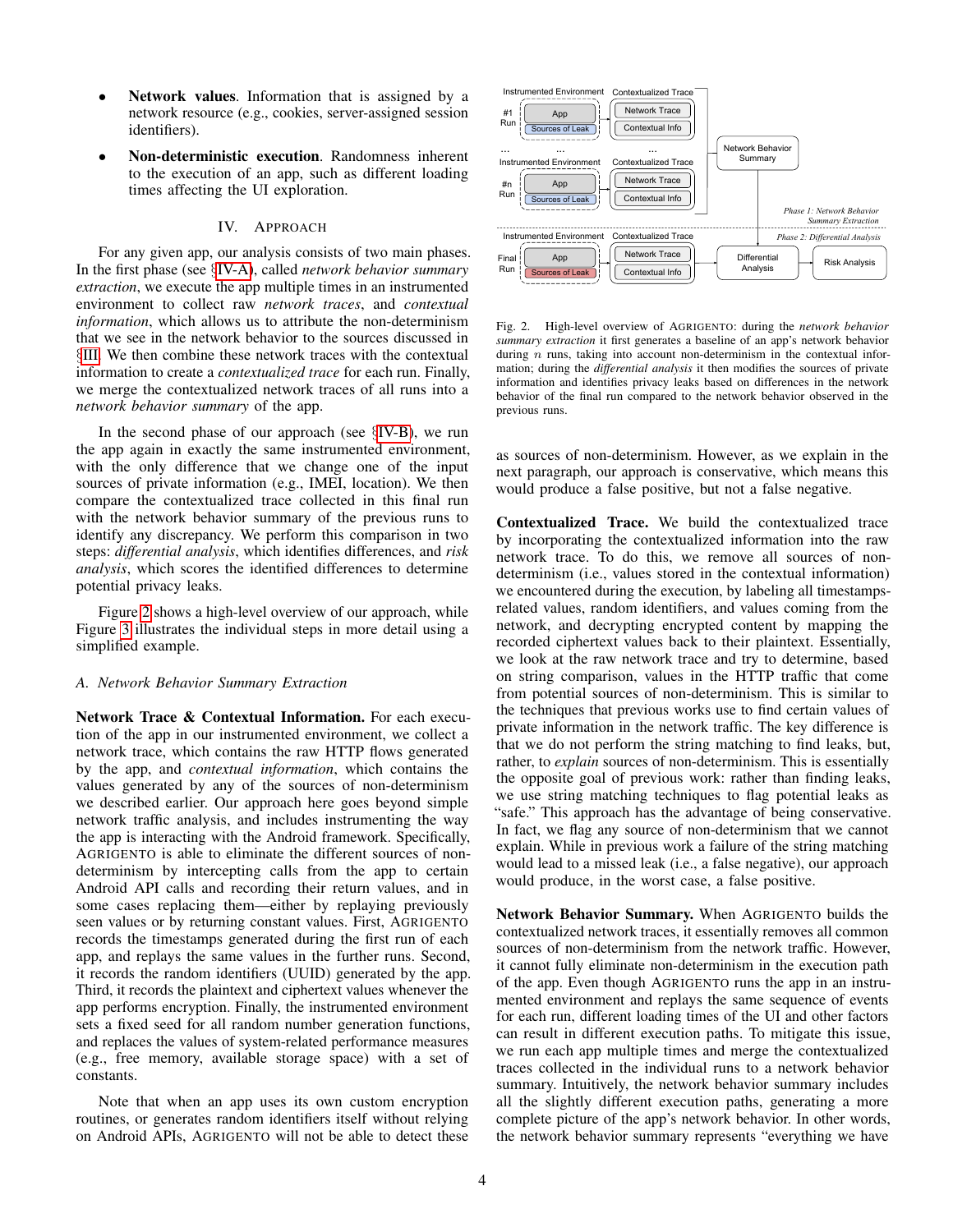

<span id="page-4-1"></span>Fig. 3. Example of how AGRIGENTO performs its analysis in two phases. (1) In the first phase it builds a network behavior summary and replaces common sources of non-determinism. (2) In the second phase performs differential analysis by changing the value of an input source of private information to identify differences in the network behavior, which it then scores as potential privacy leaks.

seen" during the executions of the given app and aims at providing a trusted baseline behavior of the app.

A distinctive aspect of AGRIGENTO is how it determines the number of times each app should be executed. Intuitively, the number of runs affects the performance of our tool in terms of false positives. However, we observed that this parameter strongly depends on the complexity of the app. Therefore, our approach is iterative and decides after each run if another one is required. After each run AGRIGENTO performs the differential analysis using the collected contextualized traces. By analyzing the discrepancies in the network behavior *without* having altered any source of private information, we can understand when AGRIGENTO has sufficiently explored the app's behavior, i.e., when the network behavior summary reaches *convergence*. In practice, we say that an app reaches convergence when we do not see any discrepancies in the network behavior summary for K consecutive runs. In  $\S$ [VI-C,](#page-8-0) we show how this parameter sets a trade-off between the ability of explaining non-determinism and the overall time it takes AGRIGENTO to analyze an app (i.e., the average number of runs). Also, because some apps might never reach convergence, we set a maximum number of runs.

## <span id="page-4-0"></span>*B. Differential Analysis*

In a second phase, we run the app in the same environment as before, but modify the value of private information sources, such as the IMEI and location, we want to track. We can do this (a) once for all values to detect if an app is stealthily leaking information in general, or (b) multiple times—once for every unique identifier—to precisely identify the exact type of information the app is leaking. In the example in Figure [3,](#page-4-1) AGRIGENTO changed the value of a source of private information from c734f4ec to 03ff61e4.

Differential Analysis. As in the previous phase, we collect a network trace and contextual information to build a contextualized trace. Then, we compare this contextualized trace against the network behavior summary, which we extracted in the previous phase. To extract the differences, we leverage the Needleman-Wunsch algorithm [\[29\]](#page-14-18) to perform a pairwise string sequence alignment. The algorithm is based on dynamic programming and can achieve an optimal global matching. It is well-suited for our scenario: in fact, it has been successfully applied to automatic network protocol reverse engineering efforts [\[7\]](#page-13-5), [\[45\]](#page-14-19), [\[50\]](#page-14-20), which conceptually have a similar goal than our network behavior summary, in that they extract a protocol from observing the network behavior during multiple executions.

At this point of our analysis, we eliminate the final source of non-determinism: values that come from the network. For each difference, AGRIGENTO checks if its value has been received in a response to a previous network request (e.g., the value is a server-assigned identifier). We assume that leaked information is not part of the payload of previous responses. This is reasonable since, in our threat model, the attacker does not know the value of the leaked source of private information in advance.

After this filtering step, AGRIGENTO raises an alert for each remaining difference between the contextualized trace in the final run and the network behavior summary. This is a conservative approach, which means that, if there is some source of non-determinism AGRIGENTO does not properly handle (e.g., apps that create UUIDs themselves or perform custom encryption without leveraging the Android framework), it will flag the app: In the worst case, this will produce a false positive.

Risk Analysis. In the last phase of our approach, AGRIGENTO quantifies the amount of information in each identified difference to evaluate the risk that an alert is caused by an actual information leak. Our key intuition is that not all identified differences bear the same risk. Thus, we assign a score to each alert based on how much the information differs from the network behavior summary. Specifically, we leverage two distance metrics, the Hamming distance and the Levenshtein distance, to compare each alert value to the corresponding value in the network behavior summary. Finally, for each app we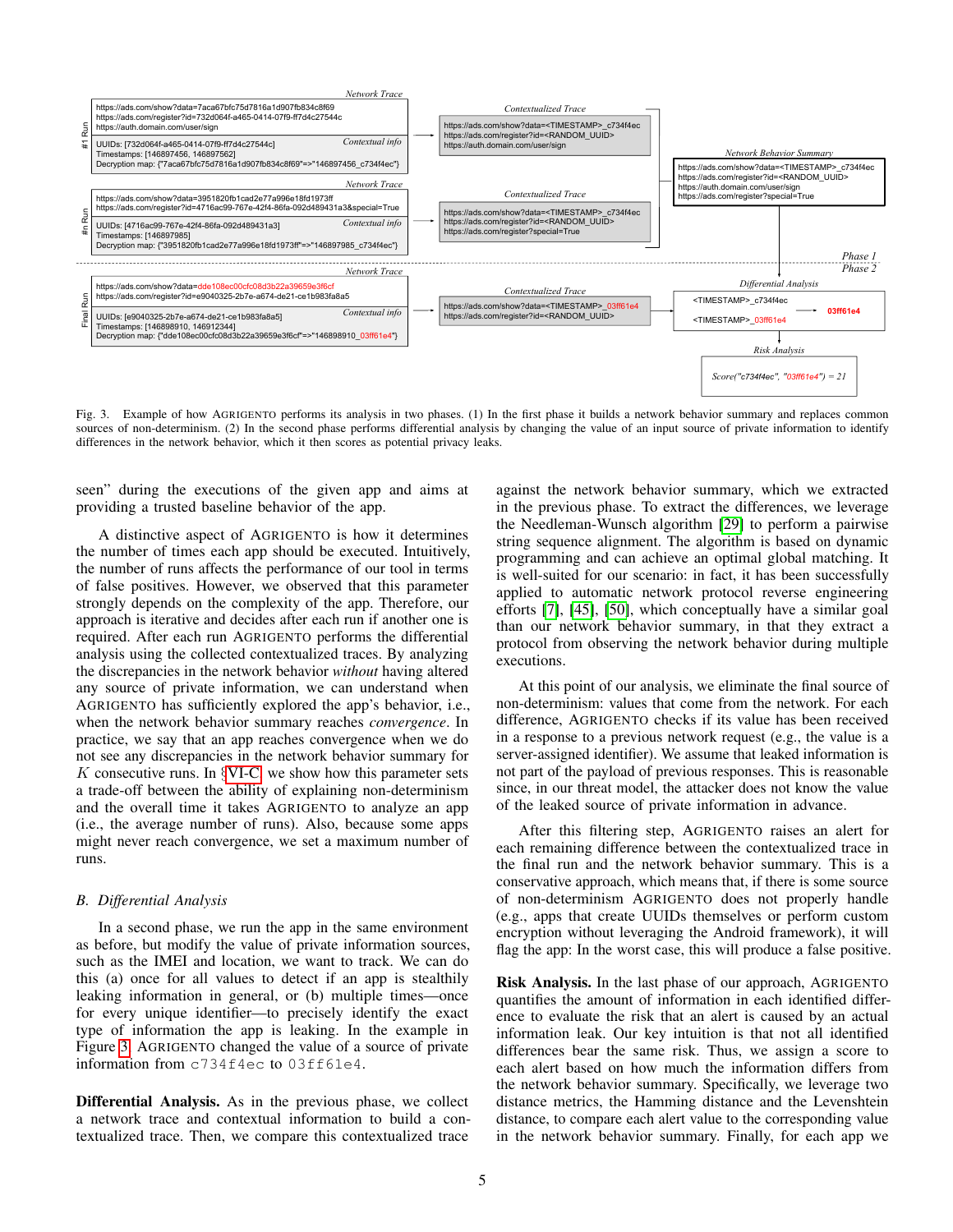compute a cumulative score  $S$  as the sum of the scores of all the alerts that AGRIGENTO produced for the app. This score provides a measure of the amount of information (i.e., the number of bits) an app can potentially leak, and it can thus be used as an indirect measure of the overall risk of a privacy leak in a given app.

## V. SYSTEM DETAILS

We implemented AGRIGENTO in two main components: an on-device component, which instruments the environment and collects contextual information, and the core off-device component, which intercepts the network traffic, extracts the network behavior summary, and performs the differential analysis.

#### *A. Apps Environment Instrumentation*

We implemented a module, based on Xposed [\[4\]](#page-13-6), which hooks method calls and records and modifies their return values. As a performance optimization, AGRIGENTO applies the contextualization steps only when needed (i.e., only when it needs to address values from a non-deterministic source).

Random values. To record Android random identifiers (UUIDs) the module intercepts the return of the Android API  $\Gamma$  randomUUID() and reads the return value. However, recording the randomly generated values is not enough: apps frequently process these numbers (e.g., multiply them with a constant), and thus they usually do not appear directly in the network traffic. To handle this scenario, we set a fixed seed for random number generation functions. By doing so, we can observe the same values in the output network traffic for each run, even without knowing how they are transformed by an app. However, always returning the same number is also not an option since this might break app functionality. Thus, we rely on a precomputed list of randomly generated numbers. For each run, the module modifies the return value of such functions using the numbers from this precomputed list. In case the invoked function imposes constraints on the generated number (e.g., integers in the interval between 2 and 10), we adapt the precomputed numbers in a deterministic way (e.g., by adding a constant), to satisfy the specific requirements of a function call.

Timing values. Also in the case of timing information, only recording the values is not enough since timestamps are often used to produce more complex values (e.g., for the generation of signatures). To deal with timestamp-related values, the module hooks all the methods providing time-related information, such as System.currentTimeMillis(), stores the return values in a file during the first run, and modifies the return values reading from the file in the next runs. It reads the stored timestamps in the same order as they were written and, in case one of the next runs performs more calls to a specific method than the first run (this could be due to a different execution path), it leaves the original return values unmodified for the exceeding calls.

System values. We set to constants the return values of Android APIs that apps use to perform performance measurements and fingerprint the device for example by reading information about the available storage space



<span id="page-5-0"></span>Fig. 4. Example of how AGRIGENTO leverages Crypto API traces to build an entry of the decryption map that maps ciphertext to its corresponding plaintext (*\*address* represents the content stored at that *address*).

from StatFs.getAvailableBlocks(), or by querying ActivityManager.getMemoryInfo() for information about available memory.

Encrypted values. In order to decrypt encrypted content, we hook the Android Crypto APIs (i.e., Cipher, MessageDigest, Mac) and store the arguments and return value of each method. Our module parses the API traces to build a decryption map that allows it to map ciphertext to the corresponding original plaintext. Since the final ciphertext can be the result of many Crypto API calls, AGRIGENTO combines the values tracking the temporal data dependency. Figure [4](#page-5-0) shows an example of how we use Crypto API traces to create a map between encrypted and decrypted content. Specifically, the example shows how AGRIGENTO creates an entry in the decryption map by tracing the API calls to a Cipher object and by concatenating the arguments of such calls  $(\mu_{\text{p}} \cdot \text{q} \cdot \text{q})$ , doFinal()).

Patching JavaScript code. We observed many applications and ad libraries downloading and executing JavaScript (JS) code. Often, this code uses random number generation, timerelated, and performance-related functions. We implemented a module in the proxy that inspects the JS code and patches it to remove non-determinism. Specifically, this module injects a custom random number generation function that uses a fixed seed, and replaces calls to Math.random() and getRandomValues() with our custom generator. Also, the JS injector replaces calls to time-related functions (e.g.,  $Date \cdot now()$  with calls to a custom, injected timestamp generator, and sets constant values in global performance structures such as timing.domLoading.

#### *B. Network Setup*

Our implementation of AGRIGENTO captures the HTTP traffic and inspects GET and POST requests using a proxy based on the mitmproxy library [\[2\]](#page-13-7). In order to intercept HTTPS traffic, we installed a CA certificate on the instrumented device.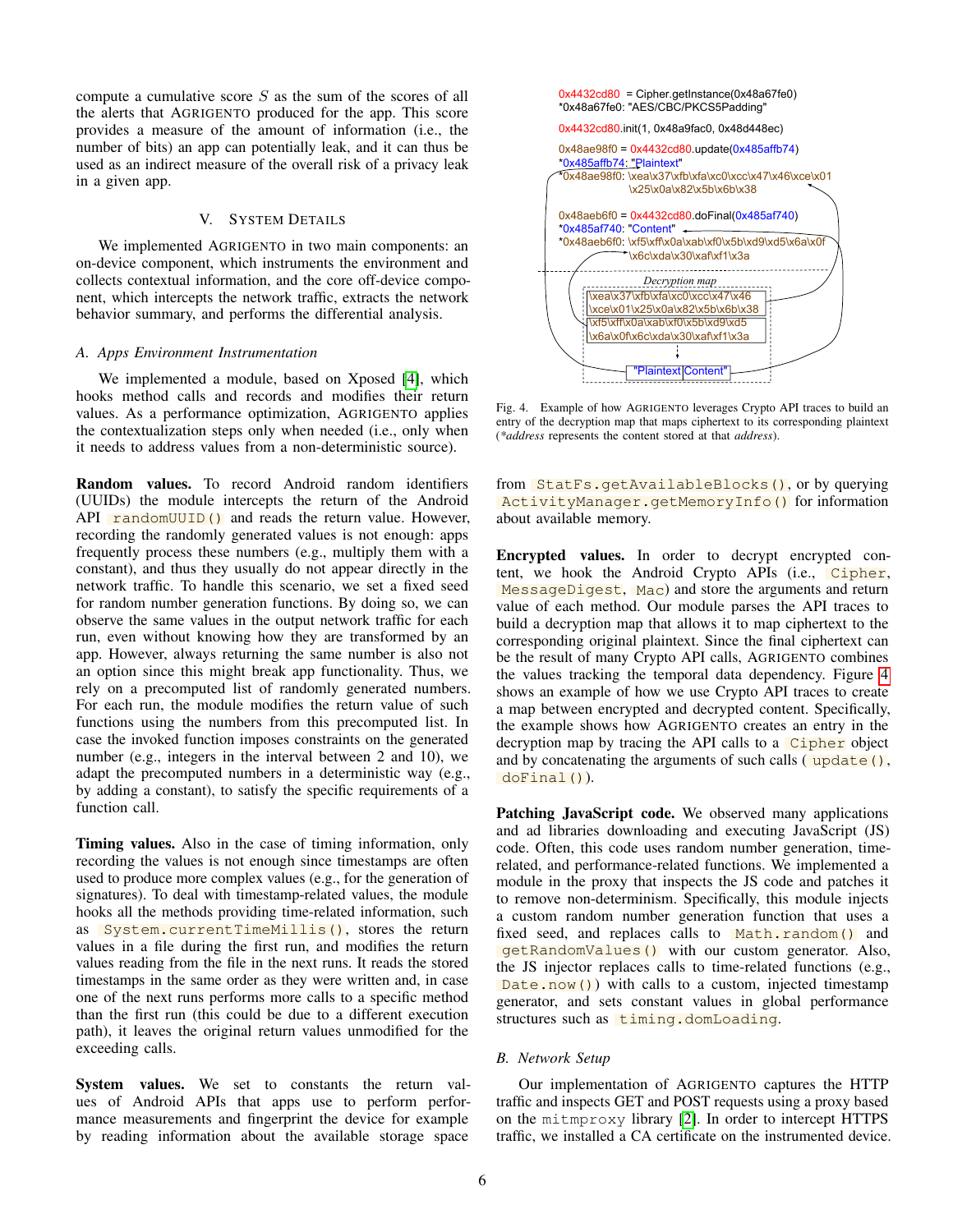

Fig. 5. Example of the tree-based data structure used to model a network behavior summary.

Furthermore, to be able to capture traffic also in the case apps use certificate pinning, we installed JustTrustMe [\[1\]](#page-13-8) on the client device, which is an Xposed module that disables certificate checking by patching the Android APIs used to perform the check (e.g., getTrustManagers()). However, if an app performs the certificate check using custom functionality or native code, we cannot intercept the traffic.

We limit our study to HTTP(S) traffic (further referred to both as HTTP), since related work found this to be the protocol of choice for the majority (77.77%) of Android apps [\[11\]](#page-13-9). However, this is only a limitation of our prototype implementation of AGRIGENTO, and not a fundamental limitation of our approach.

Finally, to filter only the network traffic generated by the analyzed app, we use iptables to mark packets generated by the UID of the app, and route only those packets to our proxy.

## *C. Network Behavior Summary*

We model the network behavior summary using a tree-based data structure, which contains the HTTP GET and POST flows from all the contextualized traces. The tree has four layers. The first layer contains all the domain names of the HTTP flows. The second layer contains the paths of the HTTP flows recorded for each domain. The third and fourth layers contain key-value pairs from the HTTP queries and HTTP headers. Also, we parse known data structures (e.g., JSON) according to the HTTP Content-Type (e.g., application/json). Figure [5](#page-6-0) shows an example of a tree modeling a network behavior summary.

This structure is useful to group the fields of the HTTP flows that we track according to their "type" and position in the tree. In fact, when performing the differential analysis, we want to compare fields in the same position in the tree. For instance, if an HTTP request contains an HTTP value that is not part of the tree, we compare it with the other values from requests with the same domain, path, and key.

AGRIGENTO looks for privacy leaks at all levels of the tree, i.e., in all parts of the HTTP request: the domain, path, key, and values, as well as the headers and the payload. In the current implementation AGRIGENTO includes parsers for application/x-www-form-urlencoded, application/json, and any content that matches a HTTP query format (i.e., variable=value). However, AGRIGENTO can be easily extended with parsers for further content types.

# Algorithm 1 Differential Analysis.

```
1: procedure DIFFERENTIALANALYSIS(context_trace, summary) 2: diffs \leftarrow \emptysetdiffs \leftarrow \emptyset3: for http_flow \in context_trace do<br>4: if http_flow \notin summary then
 4: if http_flow \notin summary then<br>5: field \leftarrow getMissingField(htifield \leftarrow \text{getMissingField}(http\_flow, summary)6: fields \leftarrow getSamePositionField(field, summary)<br>7: diffs.add(COMPARE(field, fields))
                diffs.add(COMPARE(field, fields))8: return diffs
 Q10: procedure COMPARE(field, fields)
11: diffs \leftarrow \emptyset12: most\_similar \leftarrow mostSimilar(field, fields)13: if is Known DataStructure(field, most\_similar) then
14: subfields \leftarrow parseDataStructure(field)15: similar\_subfields \leftarrow parseDataStructure(most\_similar)16: for i \in subfields do
17: diffs.add(COMPARE(subfields<sub>i</sub>, similar_subfields<sub>i</sub>))
18: return diffs
19: if isKnownEncoding(field, most\_similar) then
20: field \leftarrow decode(field)<br>21: most \ similar \leftarrow decomost\_similar \leftarrow decode(most\_similar)22: alignment \leftarrow align(field, most_similar)
23: regex \leftarrow getRegex(alignment)<br>24: diffs \leftarrow getRegexMatches(file)24: diffs ← getRegexMatches(field)<br>25: diffs ← removeNetworkValues(d)
         diffs ← removeNetworkValues(diffs)
26: diffs ← whitelistBenignLibaries(diffs)
27: return diffs
```
#### *D. Modifying Sources of Private Information*

In our implementation we track the following sources of private information: Android ID, contacts, ICCID, IMEI, IMSI, location, MAC address, and phone number. For IC-CID, IMEI, IMSI, MAC address and phone number we leverage the Xposed module to alter the return values of the Android APIs that allow to retrieve such data (e.g., TelephonyManager.getDeviceId()). For the Android ID we directly modify the value in the database in which it is stored, while to alter the contact list we generate intents through adb. We also use mock locations, which allow to set a fake position of the device for debug purposes.

#### *E. Differential Analysis*

In the second phase of our approach, AGRIGENTO modifies the input sources of private information as described in the previous section, reruns the app in the instrumented environment, and compares the new contextualized trace with the network behavior summary to identify changes in the network traffic caused by the input manipulation.

We implemented the differential analysis following the steps defined in Algorithm [1.](#page-6-1) For each HTTP flow in the contextualized trace collected from the final run, AGRIGENTO navigates the tree and checks if each field of the given flow is part of the tree. If it does not find an exact match, AGRIGENTO compares the new field with the fields in the same position in the tree (e.g., requests to the same domain, path, and key). Specifically, AGRIGENTO performs the comparison between the new field and the most similar field among those in the same position in the tree. During the comparison phase, AGRIGENTO recognizes patterns of known data structures such as JSON. If any are found, AGRIGENTO parses them and performs the comparison on each subfield. This step is useful to improve the alignment quality and it also improves the performance since aligning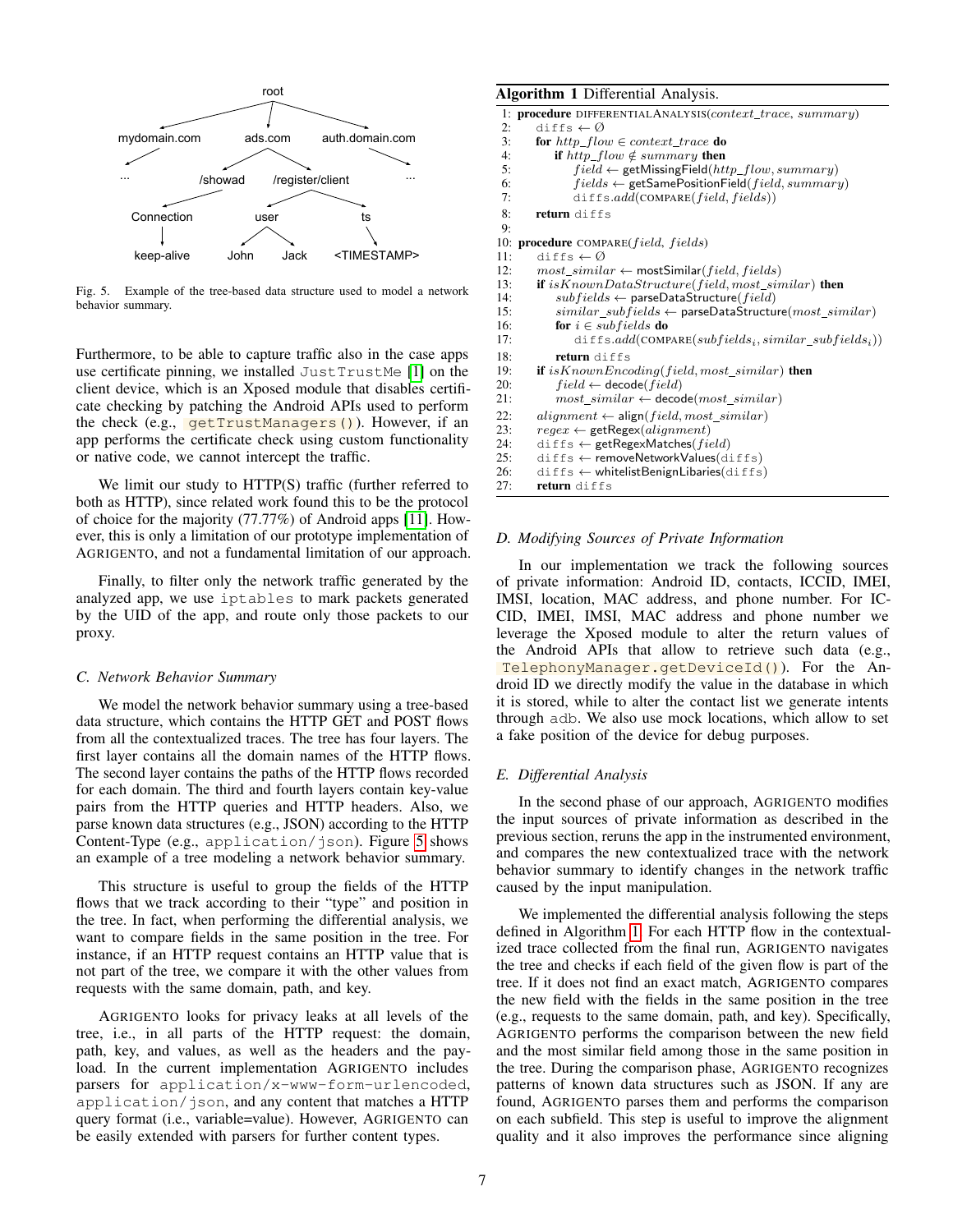shorter subfields is faster than aligning long values. Furthermore, before the comparison, AGRIGENTO decodes known encodings (i.e., Base64, URLencode). Then, AGRIGENTO leverages the Needleman-Wunsch algorithm to obtain an alignment of the fields under comparison. The alignment identifies regions of similarity between the two fields and inserts gaps so that identical characters are placed in the same positions. From the alignment, AGRIGENTO generates a regular expression. Essentially, it merges consecutive gaps, and replaces them with a wildcard (i.e.,  $\star$ ). Finally, it obtains a set of differences by extracting the substrings that match the wildcards of the regular expression from a field. AGRIGENTO then discards any differences caused by values that have been received by previous network requests (e.g., server-assigned identifier). Finally, AGRIGENTO also whitelists benign differences caused by known Google libraries (e.g., googleads), which can be particularly complex to analyze and that contain nondeterminism AGRIGENTO cannot efficiently eliminate.

Example. For instance, in this simplified case, the network behavior summary tree contains the following HTTP flows:

domain.com/path?key=111111111\_4716ac99767e domain.com/path?key=111111111\_6fa092d4891a other.com/new?id=28361816686630788

The HTTP flow in the contextualized trace collected from the final run is:

domain.com/path?key=999999999\_4716ac99767e

AGRIGENTO navigates the tree from domain.com to key, and then determines that 999999999\_4716ac99767e is not part of the tree. Hence, it selects the most similar field in the tree, and performs the comparison with its value. In this case, it aligns 999999999\_4716ac99767e with 111111111\_4716ac99767e. Starting from the alignments it produces the regular expression \*\_4716ac99767e and determines 999999999 as the difference in the network behavior of the final run compared to the network behavior summary of previous runs.

## *F. Risk Analysis*

As mentioned in §[IV-B](#page-4-0) we combine the Hamming and the Levenshtein distance to compute a score for each of the differences AGRIGENTO identifies during differential analysis. In particular, we are interested in quantifying the number of bits that differ in the network traffic of the final run from what we have observed in the network behavior summary.

For each field that the differential analysis flagged as being different from the previously observed network traffic, we compute a score based on the distance of its value to the most similar value in the same position of the network behavior summary. This is equivalent to selecting the minimum distance between the value and all other previously observed values for a specific field.

Given an app  $A, D$  (= the differences detected by analyzing A), and  $F$  (= all the fields in the tree of A's network behavior), we then compute an overall score  $S_A$  that quantifies how many bits the app is leaking:

$$
distance(x, y) = \begin{cases} Hamming(x, y) & \text{if } len(x) = len(y) \\ Levenshtein(x, y) * 8 & \text{otherwise} \end{cases}
$$

$$
S_A = \sum_{\forall d \in D} \min_{\forall f \in F} distance(d, f)
$$

We combine the Hamming and the Levenshtein distance as follows: if the values under comparison are of equal length we use the Hamming distance, otherwise we use the Levenshtein distance. While we apply the Hamming distance at the bit level, the Levenshtein distance calculates the minimum number of single-character edits. In the latter case, to obtain the number of different bits, we simply map one character to bits by multiplying it with 8. We note that this distance metric does not provide a precise measurement, but we believe it provides a useful estimation of the amount of information *contained* in each difference. Moreover, we note that BayesDroid [\[42\]](#page-14-8) also applied the Hamming and Levenshtein distances, although only on strings of the same length, to provide a rough indication on how much information is contained in a given leak. Both metrics share the very same intuition and, therefore, provide a similar numeric result.

#### VI. EVALUATION

<span id="page-7-0"></span>For our evaluation, we first performed an experiment to characterize non-determinism in network traffic and demonstrate the importance of leveraging contextual information when applying differential analysis to the network traffic of mobile apps. Second, we compared the results of our technique with existing tools showing that AGRIGENTO outperformed all of them, and identified leaks in several apps that no other tool was able to detect. Then, we describe the results of our analysis on current popular apps and present some interesting case studies describing the stealthy mechanisms apps use to leak private information. Finally, we assess the performance of AGRIGENTO in terms of runtime.

## *A. Experiment Setup*

We performed our experiments on six Nexus 5 phones, running Android 4.4.4, while we deployed AGRIGENTO on a 24 GB RAM, 8-core machine, running Ubuntu 16.04. The devices and the machine running AGRIGENTO were connected to the same subnet, allowing AGRIGENTO to capture the generated network traffic.

We chose to perform our experiments on real devices since emulators can be easily fingerprinted by apps and ad libraries [\[30\]](#page-14-21), [\[43\]](#page-14-22). Especially ad libraries are likely to perform emulator detection as ad networks, such as Google's AdMob [\[21\]](#page-14-23), encourage the use of test ads for automated testing to avoid inflating ad impressions. By using real devices instead of emulators our evaluation is thus more realistic. Furthermore, we set up a Google account on each phone to allow apps to access the Google Play Store and other Google services.

For each execution, we run an app for 10 minutes using Monkey [\[3\]](#page-13-10) for UI stimulation. We provide Monkey with a fixed seed so that its interactions are the same across runs. Although the fixed seed is not enough to remove all randomness from the UI interactions, it helps to eliminate most of it. At the end of each run, we uninstall the app and delete all of its data.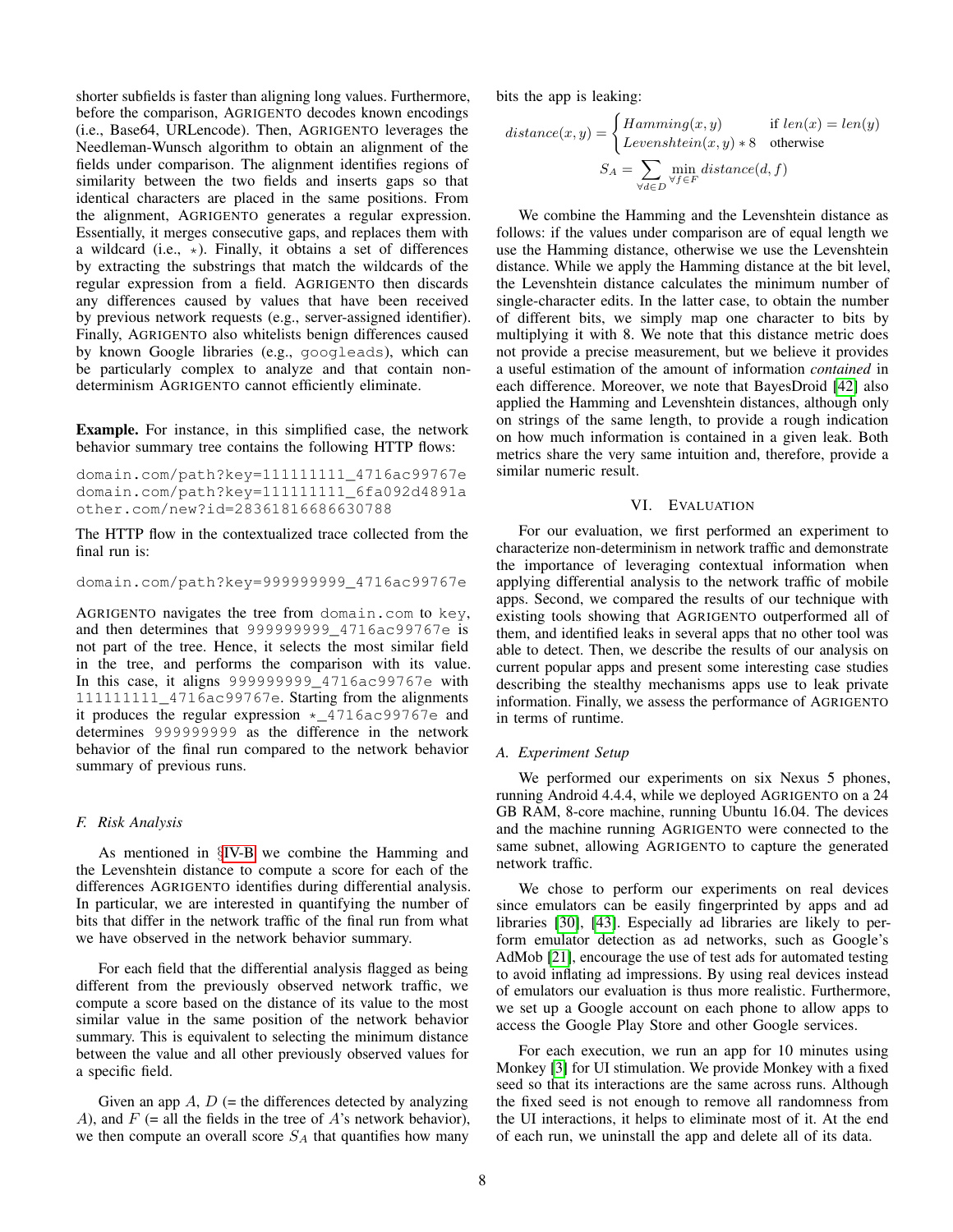## *B. Datasets*

We crawled the 100 most popular free apps across all the categories from the Google Play Store in June 2016. Additionally, we randomly selected and downloaded 100 less popular apps. We distinguish between those two datasets based on the intuition that these two sets of apps might differ significantly in their characteristics and overall complexity.

In order to compare our approach with existing techniques, we also obtained the dataset from the authors of ReCon [\[35\]](#page-14-6), which they used to compare their approach to state-of-the-art static and dynamic data flow techniques. This dataset contains the 100 most popular free apps from the Google Play Store in August 2015 and the 1,000 most popular apps from the alternative Android market AppsApk.com. Ultimately, we use 750 of those apps for analysis, since those apps were the ones that produced any network traffic in ReCon's experiments. We further obtained the dataset of BayesDroid [\[42\]](#page-14-8), which contains 54 of the most popular apps from the Google Play Store in 2013.

#### <span id="page-8-0"></span>*C. Characterizing Non-Determinism in Network Traffic*

One key aspect of our work is being able to characterize and explain non-determinism in network traffic. In fact, we want to distinguish what changes "no matter what" and what changes "exactly because we modified the input." First, we show that trivially applying approaches based on differential analysis is ineffective when applied to modern Android apps. Second, our technique allows us to pinpoint which apps are problematic, i.e., for which apps we cannot determine why the network output changes. In this case, we cannot reliably correlate the differences in output with the differences in input and, therefore, we flag them as potentially leaking private information. We note that we can adopt this conservative aggressive policy only because we rarely encounter inexplicable differences in the network traffic of apps that do *not* leak private information. In other words, changes in network traffic that cannot be explained by our system are strong indicators that private information is leaked.

To demonstrate how poorly a naïve differential analysis approach without considering any network-based non-determinism would perform, we analyzed the 100 popular Google Play apps from the ReCon dataset twice: the first time, we trivially applied the differential analysis *without* leveraging any contextual information; the second time, instead, we applied our full approach, executing the apps in our instrumented environment and exploiting the collected contextual information. In both cases, we measured the number of runs needed to converge, setting 20 as the maximum number of runs.

Figure [6](#page-8-1) shows the cumulative distribution functions of the number of runs required to reach convergence in the two scenarios. While in the first case almost all the apps did not reach convergence (within a maximum number of 20 runs), our approach correctly handled most of the cases. This demonstrates two things: (1) network traffic is very often non-deterministic, (2) in most cases, the contextual information recorded during the app's analysis is enough to determine the real source of non-determinism.

In order to further confirm this finding, we evaluated how the number of runs per app affects the number of apps for which



<span id="page-8-1"></span>Fig. 6. Cumulative distribution function (CDF) of the number of runs required for convergence (for  $K = 3$ ) applying AGRIGENTO's full approach (solid line), and the trivial differential analysis approach (dashed line) that does not consider any non-determinism in the network behavior.



<span id="page-8-2"></span>Fig. 7. Percentage of apps with non-deterministic network traffic in an increasing number of runs when applying AGRIGENTO's full approach (solid line), and the trivial differential analysis approach without leveraging contextual information (dashed line).

AGRIGENTO cannot completely explain some source of nondeterminism. To do so, we performed a final execution *without* altering any source of private information, and measured the number of apps that contained non-determinism in the network traffic (i.e., the number of apps for which AGRIGENTO raised an alert). Figure [7](#page-8-2) shows that, in contrast to our full approach, when applying the differential analysis trivially, increasing the number of runs is not enough to reduce non-determinism  $(82.1\%$ of the apps generated non-deterministic network traffic).

Finally, we evaluated how the choice of  $K$  (i.e., the number of consecutive runs without discrepancies considered to reach convergence) affects AGRIGENTO's ability to explain nondeterminism. We performed the evaluation on two datasets: the 100 most popular apps from the Google Play Store and 100 randomly selected less popular apps from the Google Play Store. We run the analysis *without* altering any source of private information. By doing this, any alert is caused by the fact that there is some non-determinism in the network traffic that AGRIGENTO could not explain. Table [I](#page-9-0) shows that  $K = 3$  minimizes the number of apps with unexplained nondeterminism in their network traffic, at the cost of a small increase in the average number of runs required per app. This evaluation also shows that the popular apps indeed seem to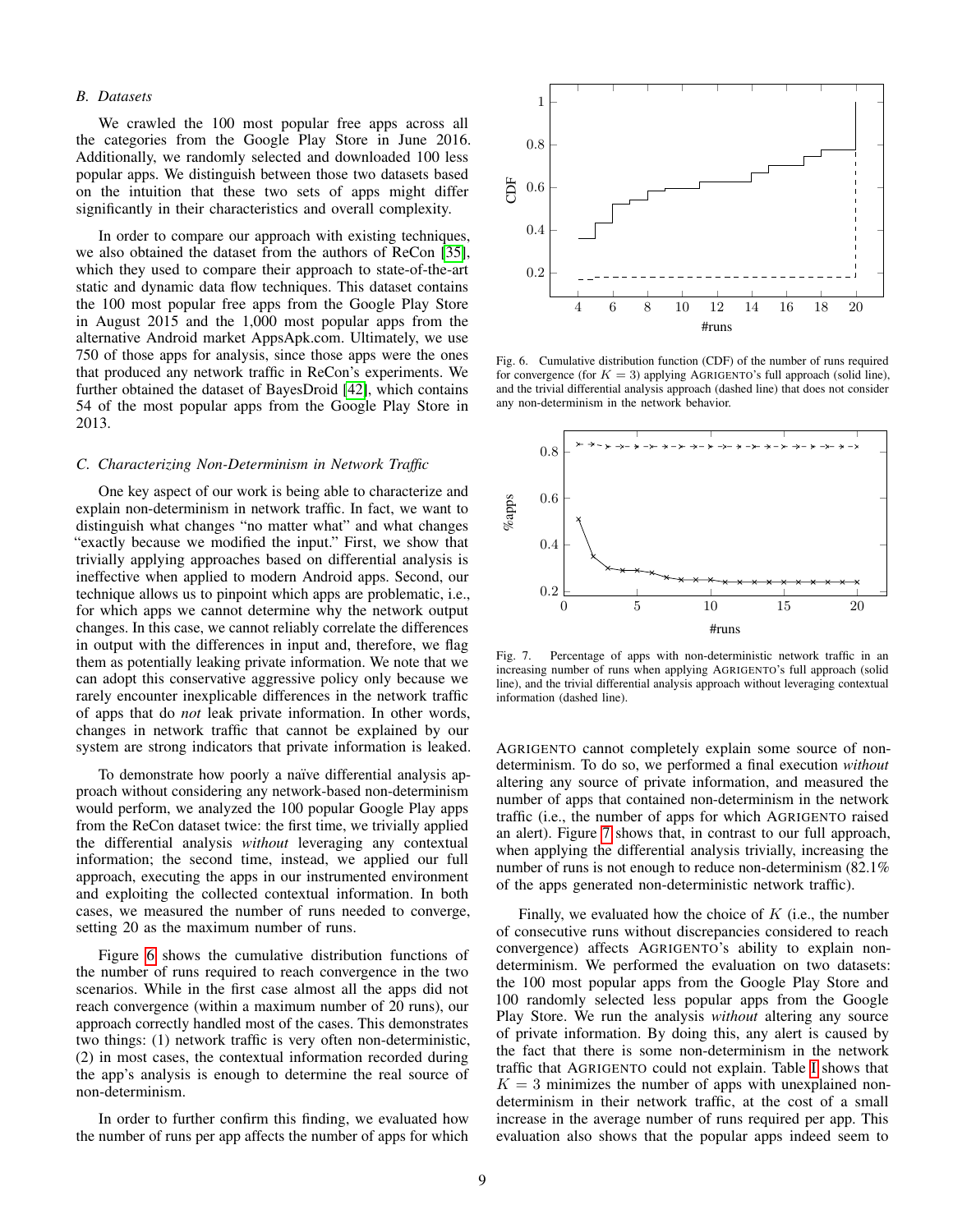<span id="page-9-0"></span>TABLE I. CHOICE OF  $K$  (= NUMBER OF CONSECUTIVE RUNS TO REACH CONVERGENCE) AND ITS EFFECT ON THE AVERAGE NUMBER OF RUNS PER APP, AND NUMBER OF APPS WITH NON-DETERMINISM IN THE NETWORK TRAFFIC THAT AGRIGENTO CANNOT EXPLAIN.

| K |           | <b>Popular</b> |       | Non-Popular | All   |           |  |
|---|-----------|----------------|-------|-------------|-------|-----------|--|
|   | $\#$ apps | avg #runs      | #apps | avg #runs   | #apps | avg #runs |  |
|   | 39        | 6.02           | 16    | 3.10        | 55    | 4.56      |  |
| 2 | 30        | 8.28           | 14    | 4.44        | 44    | 6.36      |  |
| 3 | 28        | 9.85           | 11    | 5.67        | 39    | 7.76      |  |
| 4 | 28        | 12.42.         | 11    | 6.78        | 39    | 9.60      |  |
| 5 | 28        | 13.82          | 11    | 8.01        | 39    | 10.92     |  |

be more complex than the randomly selected ones, for which AGRIGENTO required a lower number of runs on average and could fully explain all sources of non-determinism in more cases overall.

## *D. Comparison with Existing Tools*

To evaluate our approach and establish the presence of false positives and false negatives, we compared AGRIGENTO to existing state-of-the-art analysis tools. Generally, comparing the results of this kind of systems is far from trivial, the main problem being the absence of ground truth. Also, especially in the case of obfuscated leaks, the detected information leaks are often hard to verify by looking at the network traffic alone. Therefore, we manually reverse engineered the apps to the best of our ability to confirm our results. Finally, dynamic analysis results are influenced by limited coverage and different UI exploration techniques, which impedes the comparison.

The only currently available benchmark for privacy leak detection is the DroidBench<sup>[2](#page-9-1)</sup> test suite, which is commonly used to evaluate approaches based on both static and dynamic analysis. We found, however, that it contains very few test cases for dynamic analysis, and those focus mainly on emulator detection (not affecting us since we run our evaluation on real devices). It also does not address complex obfuscation scenarios such as the ones we observed in this work, and, thus, none of the test cases are appropriate for the evaluation of AGRIGENTO.

We thus performed the comparison against existing tools using two datasets on which related work was evaluated: 750 apps from ReCon, and 54 apps from BayesDroid.

ReCon dataset. A similar comparison to evaluate state-of-theart analysis tools from different categories (static taint analysis, dynamic taint analysis, and a combination of both) has been performed recently to evaluate ReCon [\[35\]](#page-14-6), which itself is based on network flow analysis. Table [II](#page-9-2) shows the comparison between our tool and AppAudit [\[46\]](#page-14-0), Andrubis [\[26\]](#page-14-2) (which internally uses TaintDroid [\[13\]](#page-13-1)), FlowDroid [\[6\]](#page-13-0), and ReCon. We base our comparison on the number of apps flagged by each tool for leaking information. For the comparison we considered the following sources of private information: Android ID, IMEI, MAC address, IMSI, ICCID, location, phone number, and contacts.

Compared to ReCon, AGRIGENTO detected 165 apps that ReCon did not identify, while it did not flag 42 apps that <span id="page-9-2"></span>TABLE II. COMPARISON OF AGRIGENTO WITH EXISTING TOOLS ON THE RECON DATASET (750 APPS)

| Tool (Approach)                              | #Apps detected |
|----------------------------------------------|----------------|
| FlowDroid (Static taint analysis)            | 44             |
| Andrubis/TaintDroid (Dynamic taint analysis) | 72.            |
| AppAudit (Static & dynamic taint flow)       | 46             |
| ReCon (Network flow analysis)                | 155            |
| <b>AGRIGENTO</b>                             | 278            |

ReCon identified. We manually checked the results to verify the correctness of our approach. Among the 42 AGRIGENTO did not detect, 23 did not generate any network traffic during our analysis. This may be due to different reasons, for instance different UI exploration (ReCon manually explored part of the dataset), or because the version of the app under analysis does not properly work in our test environment. We manually inspected the network traffic generated by the remaining 19 apps. In particular, we manually verified whether each network trace contained any of the values of the sources of private information that we considered, and we also checked for known transformations, such as MD5 hashes and Base64 encoding. In all cases, we did not identify any leak (i.e., we did not identify any false negatives). We acknowledge that this manual evaluation does not exclude the presence of false negatives. However, we consider this an encouraging result nonetheless.

To perform a more thorough evaluation of false negatives, we also performed an additional experiment. Since one main challenge when comparing approaches based on dynamic analysis is related to GUI exploration differences, we asked the authors of ReCon to run their tool on the network traffic dumps we collected during our analysis. In this way, it is possible to compare both tools, ReCon and AGRIGENTO, on the same dynamic trace. On this dataset, ReCon flagged 229 apps for leaking information. AGRIGENTO correctly detected all the apps identified by ReCon, and, in addition, it detected 49 apps that ReCon did not flag. This evaluation shows that, also for this experiment, AGRIGENTO did not show any false negatives. Moreover, we also looked for false positives, and we manually verified the 49 apps detected by AGRIGENTO and not by ReCon. Our manual analysis revealed that 32 of the 49 apps did indeed leak at least one source of private information, which should then be considered as true positives (and false negatives for ReCon). For further 5 apps we could not confirm the presence of a leak and thus classify them as false positives produced by our system. We cannot classify the remaining 12 cases as either true or false positives because of the complexity of reversing these apps.

BayesDroid dataset. We obtained the dataset used by Bayes-Droid and analyzed the apps with AGRIGENTO. For the comparison we considered the common sources of information supported by both AGRIGENTO and BayesDroid (i.e., IMEI, IMSI, Android ID, location, contacts). BayesDroid flagged 15 of the 54 apps. However, since this dataset contains older app versions (from 2013) 10 apps did not work properly or did not generate any network traffic during our analysis. Nevertheless, AGRIGENTO flagged 21 apps, including 10 of the 15 apps identified by BayesDroid. As we did for the ReCon dataset, we manually looked at the network traces of the remaining

<span id="page-9-1"></span><sup>2</sup>[https://github.com/secure-software-engineering/DroidBench](https://github.com/secure-software- engineering/DroidBench)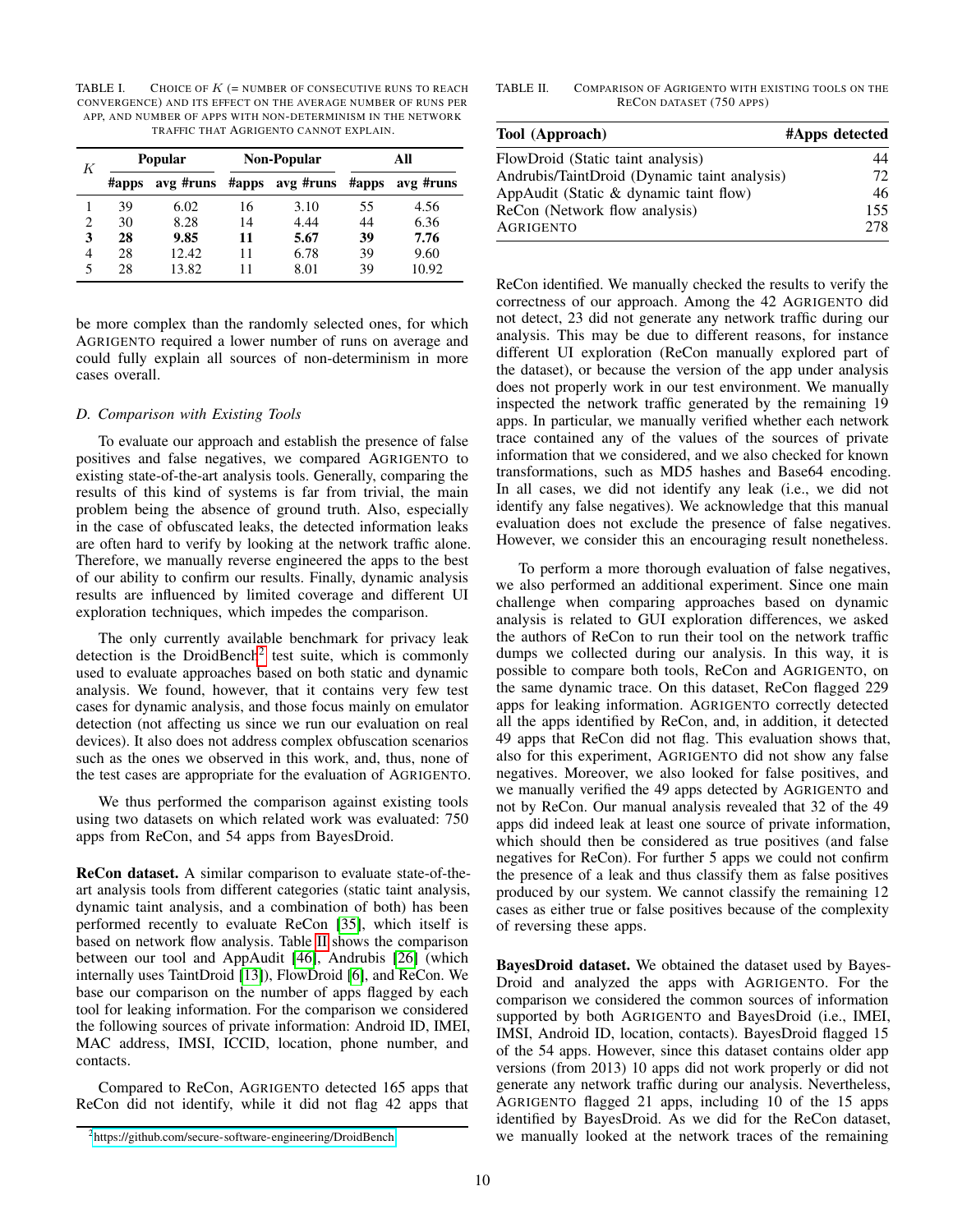<span id="page-10-1"></span>TABLE III. NUMBER OF APPS DETECTED BY AGRIGENTO IN THE 100 MOST POPULAR APPS (JULY 2016) FROM THE GOOGLE PLAY STORE. THE COLUMN "ANY" REFERS TO THE NUMBER OF APPS THAT LEAK AT LEAST ONE OF THE PRIVATE INFORMATION SOURCES.

|     | <b>Results</b> | Anv |    | Android ID IMEI MAC Address IMSI ICCID |  | <b>Location</b> Phone Number | <b>Contacts</b> |
|-----|----------------|-----|----|----------------------------------------|--|------------------------------|-----------------|
| TPs | Plaintext      |     | 30 |                                        |  |                              |                 |
|     | Encrypted      | 22  | 18 |                                        |  |                              |                 |
|     | Obfuscated     |     |    |                                        |  |                              |                 |
|     | Total          | 42  | 38 |                                        |  |                              |                 |
| FPs |                |     |    |                                        |  |                              |                 |

5 apps and we did not see any leak (3 of them did not produce any network traffic, furthermore BayesDroid used manual exploration of all apps). Interestingly, AGRIGENTO detected 11 apps that BayesDroid did not. We found that 6 of these apps used obfuscations that BayesDroid does not detect. For instance, one app included the InMobi SDK that performs a series of encodings and encryptions on the Android ID before leaking it. We describe this case in detail in §[VI-F.](#page-10-0) Moreover, the other 5 apps used Android APIs to hash or encrypt data structures (e.g., in JSON format) containing private information sources, again showing that our system detects cases that previous work cannot.

# *E. Privacy Leaks in Popular Apps*

To evaluate AGRIGENTO on a more recent dataset, we analyzed the current (July 2016) 100 most popular apps from the Google Play Store in more detail. AGRIGENTO identified privacy leaks in 46 of the 100 apps. We manually verified the results of our analysis to measure false positives. We found that 42 of these apps are true positives, that is, they leak private information, while four apps were likely false positives. Note that, in some cases, to distinguish true positives from false positives we had to manually reverse the app. During our manual analysis, we did not encounter any false negative. Once again, we acknowledge that, due to the absence of a ground truth, it is not possible to fully exclude the presence of false negatives. In particular, as further discussed in §[VII,](#page-11-0) AGRIGENTO is affected by a number of limitations, which a malicious app could take advantage of.

We then used our risk analysis to rank the risk associated with these false positives. Interestingly, we found that while two of the four apps that caused false positives have high scores (i.e., 8,527 and 8,677 bits), for the other two apps, one in particular, AGRIGENTO assigned low scores of 6 and 24 bits. We note that although for this work we use our risk analysis only to rank the risk of a data leak in each detected app, we believe it could be used to build, on top of it, a further filtering layer that discards low bandwidth leaks. We will explore this direction in future work.

We further classified the type of leak in three groups: plaintext, encrypted, and obfuscated. The first group contains apps that leak the information in plaintext. The second group contains apps for which we observed the leaked information only after our decryption phase (i.e., the leaked value has been encrypted or hashed using the Android APIs). Finally, the third group contains apps that obfuscate information leaks by other means (i.e., there is no observable evidence of the leaked value in the network traffic).

As a first experiment, we considered leaks only at the app level since we are interested in determining whether an app leaks information or not, independently from the number of times. In other words, we are interested to determine whether a given app leaks any sensitive information. Thus, for each app analysis we performed just one final run for which we modified all the sources simultaneously. As a result, AGRIGENTO produces a boolean output that indicates whether an app leaks private information or not, without pointing out which particular source has been leaked. Table [III](#page-10-1) shows the results of this experiment. For this experiment, we consider an app as a true positive when it leaks any of the monitored sources and AGRIGENTO flags it, and as a false positive when AGRIGENTO flags it although it does not leak any information.

While this experiment provides valuable insights, it provides only very coarse-grained information. Thus, as a second experiment, we performed the same evaluation but we looked at each different source of information individually. In this case, we ran the app and performed the differential analysis changing only one source at a time, and we consider an app as a true positive only if it leaks information from the *modified* source and AGRIGENTO correctly identifies the leak. Our evaluation shows that, while AGRIGENTO produces higher false positives in identifying leaks for a specific source of information, it has very few false positives in detecting privacy leaks in general. The higher false positive rate is due to some sources of nondeterminism that AGRIGENTO failed to properly handle and that consequently cause false positives when an app does not leak data. For instance, consider the scenario in which an app leaks the Android ID and also contains some non-determinism in its network traffic that AGRIGENTO could not eliminate. In this case, when considering leaks at app-level granularity, we consider the app as a true positive for the Android ID, since it does leak the Android ID. Instead, for any other source of information (e.g., the phone number) we consider the app as a false positive because of the non-determinism in the network traffic. Finally, we could not classify 9 apps, for which AGRIGENTO identified leaks of some of the sources, because of the complexity of reversing these apps.

# <span id="page-10-0"></span>*F. Case Studies*

We manually reversed some apps that AGRIGENTO *automatically* identified as leaking obfuscated or encrypted information. Here, we present some case studies showing that current apps use sophisticated obfuscation and encryption techniques. Hence, as confirmed by the results of our evaluation, state-of-the-art solutions to identify privacy leaks are not enough since they do not handle these scenarios and mostly only consider standard encodings.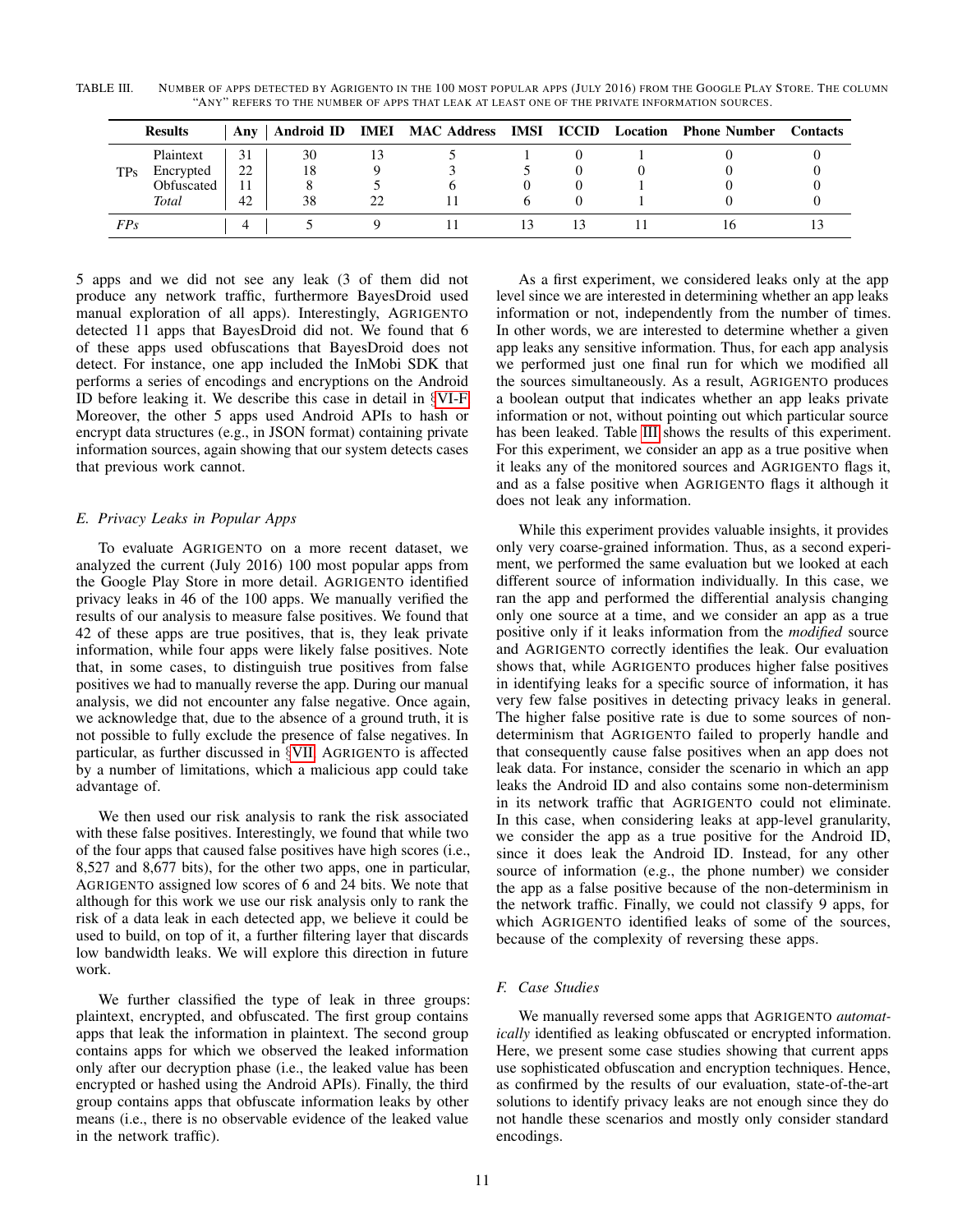http://i.w.inmobi.com/showad.asm?u-id-map=iB7WTkCLJv NsaEQakKKXFhk8ZEIZlnL0jqbbYexcBAXYHH4wSKyCDWVfp+q+Fe LFTQV6jS2Xg97liEzDkw+XNTghe9ekNyMnjypmgiu7xBS1TcwZmF xYOjJkgPOzkI9j2lryBaLlAJBSDkEqZeMVvcjcNkx+Ps6SaTRzBb Yf8UY=&u-key-ver=2198564 \_\_\_\_\_\_\_\_\_\_\_\_\_\_\_\_\_\_\_\_\_\_\_\_\_\_\_\_\_\_\_\_\_\_\_\_\_\_\_\_\_\_\_\_\_\_\_\_\_\_\_\_

https://h.online-metrix.net/fp/clear.png?ja=33303426 773f3a3930643667663b33383831303d343526613f2d36383024 7a3f363026663d333539347a31323838266c603d687c76722531 63253066253066616f6e74656e762f6a732c746370626f792663 6f652466723f6a747670253161273266253266616d6d2e65616f 656b69726b7573267270697867636e617730266a683d65616437 613732316431353c65613a31386e676065633037363639363434 3363266d64643f6561633336303b64336a393531666330366663 61373261363a61616335636761266d66733f353b32306d383230 613230643b6534643934383a31663636623b3232376761612661 6d65613d3139333331333331333131333133312661743d636565 6e765f6f6f6a696c6d26617e3f7672777174666566676e666572 2b6d6f606b6c652733632b392e3226342d3b

<span id="page-11-1"></span>Fig. 8. Example of the requests performed by InMobi and ThreatMetrix libraries. InMobi leaks the Android ID, as described in §[VI-F,](#page-10-0) in the value of u-id-map. ThreatMetrix leaks the Android ID, location, and MAC address in the ja variable.

Interestingly, all the leaks we found in these case studies were performed by third-party libraries, and thus may concern all the apps using those libraries.

Case study 1: InMobi. We found that InMobi, a popular ad library, leaks the Android ID using several layers of obfuscation techniques. The Android ID is hashed and XORed with a randomly generated key. The XORed content is then encoded using Base64 and then stored in a JSON-formatted data structure together with other values. The JSON is then encrypted using RSA (with a public key embedded in the app), encoded using Base64 and sent to a remote server (together with the XOR key). Figure [8](#page-11-1) shows an example of such a request leaking the obfuscated Android ID. AGRIGENTO automatically identified 20 apps in our entire dataset leaking information to InMobi domains, including one app in the 100 most popular apps from the Google Play Store. Indeed, according to AppBrain<sup>[3](#page-11-2)</sup>, InMobi is the fourth most popular ad library (2.85% of apps, 8.37% of installs).

Case study 2: ThreatMetrix. The analytics library Threat-Metrix leaks multiple sources of private information using obfuscation. It first puts the IMEI, location, and MAC address in a HashMap. It then XORs this HashMap with a randomly generated key, hex-encodes it, and then sends it to a remote server. Figure [8](#page-11-1) shows an example of such a request leaking the obfuscated Android ID, location, and MAC address. We found 15 instances of this scenario in our entire dataset, one of which is part of the 100 most popular apps from the Google Play Store. According to AppBrain, ThreatMetrix SDK is used by 0.69% of the apps in the Google Play Store, and is included by 4.94% of the installs.

Further ad libraries. We found several other apps and ad libraries (MobileAppTracking, Tapjoy) leaking private information using the Android encryption and hashing APIs. In the most common scenario, the values are combined in a single string that is then hashed or encrypted. In this scenario, even though the app uses known encodings or cryptographic functions, previous tools are not able to detect the leak of private information.

#### *G. Performance Evaluation*

We execute each app for 10 minutes during each run. The analysis time per app mainly depends on the complexity of the app (i.e., the number of runs required to reach convergence). Setting  $K = 3$ , AGRIGENTO analyzed, on average, one app in 98 minutes. Note that, while we executed each run sequentially, our approach can easily scale using multiple devices or emulators running the same app in parallel.

#### VII. LIMITATIONS AND FUTURE WORK

<span id="page-11-0"></span>While we addressed the major challenges for performing differential analysis despite the overall non-determinism of the network traffic of mobile apps, our overall approach and the implementation of AGRIGENTO still have some limitations.

Even though AGRIGENTO improves over the existing stateof-the-art, it still suffers from potential false negatives. For example, as any other approach relying on the actual execution of an app, AGRIGENTO suffers from limited code coverage, i.e., an app might not actually leak anything during the analysis, even if it would leak sensitive data when used in a real-world scenario. This could happen for two main reasons: (a) An app could detect that it is being analyzed and does not perform any data leaks. We address this issue by performing our analysis on real devices; (b) The component of the app that leaks the data is not executed during analysis, for example due to missing user input. We currently use Monkey, which only generates pseudorandom user input and cannot bypass, for example, login walls. Related works such as BayesDroid and ReCon performed manual exploration of apps at least for part of the dataset, which also included providing valid login credentials. Unfortunately, manual exploration is only feasible for small-scale experiments and not on a dataset of over one thousand apps such as ours, especially given the fact that AGRIGENTO needs to generate the same consistent user input over multiple executions. As part of our future work, we are planning to explore whether it is possible to provide manual inputs for the first run of an app, and then replaying the same input with tools such as RERAN [\[20\]](#page-14-24) in the subsequent runs. One option for collecting the initial manual inputs at scale is Amazon Mechanical Turk.

Second, AGRIGENTO still suffers from some covert channels that an attacker could use to leak information without being detected. For instance, a sophisticated attacker could leak private information by encoding information in the number of times a certain request is performed. However, this scenario is highly inefficient from the attacker point of view. Furthermore, we could address this issue with a more accurate description of the "network behavior summary." As a matter of fact, AGRIGENTO severely limits the bandwidth of the channel an attacker can use to stealthily trasmit private data.

We need to run each app multiple times: by nature, an approach using differential analysis requires at least two executions, one with the original inputs, and another one with different inputs to observe changes in the outputs. As we discussed in our evaluation, the non-deterministic network behavior of modern apps further requires us to perform the original execution more than once to build a more accurate network behavior summary. Since we conservatively flag any changes in the output as a possible leak, in practice the number of runs is a trade-off between the overall analysis time and the false positive rate.

<span id="page-11-2"></span><sup>3</sup><http://www.appbrain.com/stats/libraries/ad>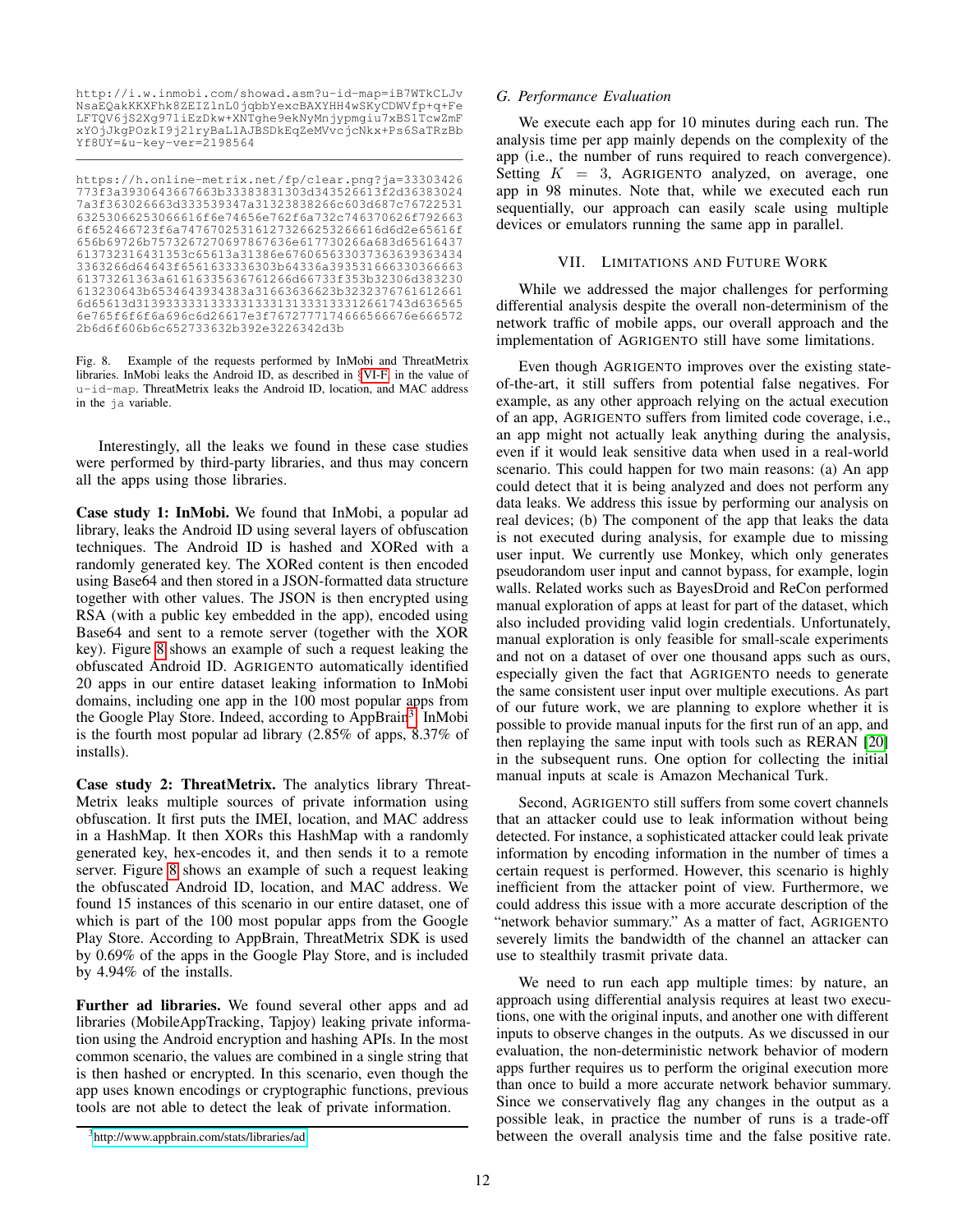Furthermore, we perform the final run once for each source of private information that we track. This requirement could be relaxed if our goal was to find privacy leaks in general, and not specific types of information. In our evaluation we performed all runs of a specific app consecutively on the same device. We could parallelize this process on different devices, however, with less control over device-specific artifacts that could potentially influence our analysis.

On the implementation side we suffer from two main limitations: First, we currently do not instrument calls to /dev/random, which could be used by native code directly as a source of randomness. We leave this issue for future work. Second, we are limited by the protocols we track: we only check HTTP GET and POST requests for leaks (and manin-the-middle HTTPS even with certificate pinning in most cases). However, we share this limitation with other tools, such as ReCon, and leave an extension of AGRIGENTO to other protocols for future work.

By design, AGRIGENTO can only determine that a specific piece of private information was leaked, but not automatically determine how it was obfuscated. We can, however, perform the naïve approach employed by related tool of simple grepping for widely-used encodings and hashing algorithms of the value, to filter out those cases and focus manual reverse engineering efforts on the more complex and interesting ones.

Finally, we can only speculate why app developers are adopting the stealth techniques that we have uncovered in our analysis. This development could be related to the increasing awareness and opposition of users to the collection of their private data, as well as the investigative efforts of regulators such as the FTC. Currently, InMobi is very open about the data it collects in its privacy policy.[4](#page-12-0) For future work we could investigate any malicious intent or deceptive practice behind sophisticated obfuscation techniques, based on automatically verifying whether those leaks are in violation of an app's privacy policy or not. Related work in this direction by Slavin [\[38\]](#page-14-25) has so far only compared privacy policies against information flows identified with FlowDroid, but has not considered cases in which apps are hiding their leaks with the techniques AGRIGENTO uncovered.

## VIII. RELATED WORK

Static taint analysis of Android apps is an active research topic, as several aspects of Android apps proved to be very challenging—in particular their component-based architecture and the multitude of entry points due to their user-centric nature and complex lifecycle. AndroidLeaks [\[19\]](#page-14-26) was one of the first static taint analysis approaches, but lacks precision as it tracks data flow at the object-level instead of tainting their individual fields. FlowDroid [\[6\]](#page-13-0) is more precise in this regard and one of the most widely used static taint analysis tools. Further approaches include EdgeMiner [\[9\]](#page-13-2), which addresses the issue of reconstructing implicit control flow transitions, and Amandroid [\[44\]](#page-14-27) and IccTA [\[25\]](#page-14-28), which deal with inter-component instead of just intra-component data leaks. MorphDroid [\[17\]](#page-14-9) argues that conventional data flow tracking approaches are too coarse-grained, and tracks atomic units of private information instead of the complete information (i.e., longitude and latitude instead of the location) to account for partial leaks. AppIntent [\[48\]](#page-14-29) proposes to distinguish between user-intended and covert data leaks and uses symbolic execution to determine if a privacy leak is a result of user interaction. AppAudit [\[46\]](#page-14-0) addresses the false positives of related static analysis approaches and verifies the detected leaks through approximated execution of the corresponding functions.

Dynamic taint analysis tracks information flow between sources of private information and sinks, e.g., the network, during runtime, either by modifying the device OS (Taint-Droid [\[13\]](#page-13-1)), the platform libraries (Phosphor [\[8\]](#page-13-11)), or the app under analysis (Uranine [\[33\]](#page-14-30)). AppFence [\[22\]](#page-14-31) extends TaintDroid to detect obfuscated and encrypted leaks, and also performed a small-scale study on the format of leaks, but only found the ad library Flurry leaking data in non-human readable format in 2011— a situation that has drastically changed since then as we showed in our study. BayesDroid [\[42\]](#page-14-8) is similar to TaintDroid, but addresses the problem of partial information leaks. It compares tainted data tracked from a source of private information to a network sink, and uses probabilistic reasoning to classify a leak based on the similarity between the data at both points. While aforementioned approaches only track data flow in the Dalvik VM, there also exist approaches that also can track data flow in native code: DroidScope [\[47\]](#page-14-32) and CopperDroid [\[41\]](#page-14-33) perform full system emulation and inspect both an app's Dalvik and native code for the purpose of malware analysis, while the recent TaintART extends TaintDroid to native code [\[40\]](#page-14-34). However, ultimately, taint analysis approaches are vulnerable to apps deliberately disrupting the data flow: ScrubDroid [\[36\]](#page-14-1) discusses how dynamic taint analysis systems for example can be defeated by relying on control dependencies (which related approaches usually do not track), or by writing and reading a value to and from system commands or the file system.

Most recently, related work has explored detecting privacy leaks at the network level, usually through network traffic redirection by routing a device's traffic through a virtual private network (VPN) tunnel and inspecting it for privacy leaks on the fly. Tools such as PrivacyGuard [\[39\]](#page-14-7), AntMonitor [\[24\]](#page-14-3), and Haystack [\[34\]](#page-14-5), perform their analysis on-device using Android's built-in VPNService, but rely on hardcoded identifiers, or simply grep for a user's private information. Liu et al. [\[27\]](#page-14-4) inspect network traffic at the ISP-level and identify private information leaks based on keys generated from manual analysis and regular expressions. Encryption and obfuscation are out of scope of the analysis, as the authors assume this scenario is only a concern for malware. ReCon [\[35\]](#page-14-6) is another VPN-based approach, which uses a machine learning classifier to identify leaks and can deal with simple obfuscation. In the end, it relies on the data on which it is trained on—which can come from manual analysis and dynamic taint analysis tools—and it could benefit from a technique such as AGRIGENTO to deal with more complex obfuscation techniques.

Information leakage is not a new problem and not unique to Android apps: related work on desktop applications has focused on identifying (accidental) leaks of private information through differential analysis at the process-level. TightLip [\[49\]](#page-14-35) and Croft et al. [\[10\]](#page-13-12) perform differential analysis on the output of two processes, one with access to private data, and one without. Both consider timestamp-related information and random seeds as sources of non-determinism and share them between processes.

<span id="page-12-0"></span><sup>4</sup><http://www.inmobi.com/privacy-policy/>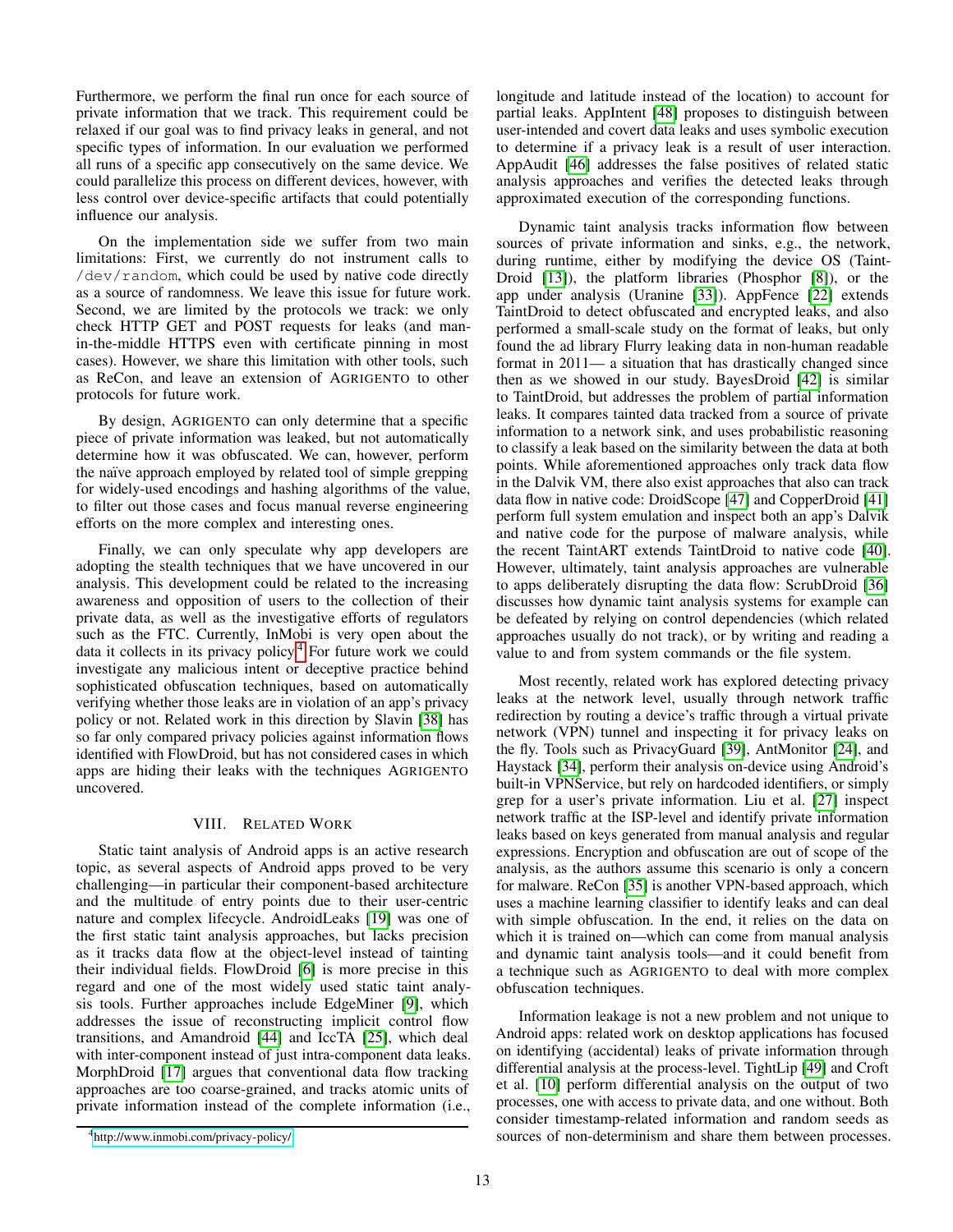Ultimately, their main goal is to prohibit the accidental leakage of private information, more specifically, sensitive files, and not obfuscated content. To this end, TightLip checks if the system call sequences and arguments of the two processes diverge when the private input changes, and consequently raises an alarm if the output is sent to a network sink. In contrast, Croft et al. only allow the output of the process without access to private information to leave the internal company network. The approach of Privacy Oracle [\[23\]](#page-14-10) is related to AGRIGENTO: it identifies privacy leaks based on divergences in the network traffic when private input sources are modified. However, it mainly addresses non-determinism at the OS-level (i.e., performing deterministic executions using OS snapshots) and does not consider non-determinism in network traffic. In fact, it cannot handle random tokens in the network traffic, nor encryption, and produces false positives when messages in network flows are reordered between executions.

Finally, Shu et al. [\[37\]](#page-14-36) propose a sequence alignment algorithm for the detection of obfuscated leaks in files and network traffic, which assigns scores based on the amount of private information they contain. While this approach focuses on the detection of obfuscated leaks, it explicitly does not address intentional or malicious leaks, and only considers character replacement, string insertion and data truncation.

In contrast to related work, we are the first to address the topic of obfuscation of privacy leaks in order to deal with adversaries, i.e., apps or ad libraries actively trying to hide the fact that they are leaking information. As we have shown in our evaluation, this is a very realistic threat scenario and a practice that is already common amongst popular mobile apps and ad libraries.

## IX. CONCLUSION

We showed that while many different approaches have tackled the topic of privacy leak detection in mobile apps, it is still relatively easy for app and ad library developers to hide their information leaks from state-of-the-art tools using different types of encoding, formatting, and cryptographic algorithms. This paper introduces AGRIGENTO, a new approach that is resilient to such obfuscations and, in fact, to any arbitrary transformation performed on the private information before it is leaked. AGRIGENTO works by performing differential black-box analysis on Android apps. We discussed that while this approach seems intuitive, in practice, we had to overcome several key challenges related to the non-determinism inherent to mobile app network traffic.

One key insight of this work is that non-determinism in network traffic can be often explained and removed. This observation allowed us to develop novel techniques to address the various sources of non-determinism and it allowed us to conservatively flag any deviations in the network traffic as potential privacy leaks. In our evaluation on 1,004 Android apps, we showed how AGRIGENTO can detect privacy leaks that stateof-the-art approaches cannot detect, while, at the same time, only incurring in a small number of false positives. We further identified interesting cases of custom and complex obfuscation techniques, which popular ad libraries currently use to exfiltrate data without being detected by other approaches.

#### ACKNOWLEDGEMENTS

We would like to thank our reviewers and our shepherd Matt Fredrikson for their valuable comments and input to improve our paper. We would also like to thank Jingjing Ren for her help comparing against ReCon, as well as Antonio Bianchi and David Choffnes for their insightful feedback. This work was supported in part by the MIUR FACE Project No. RBFR13AJFT. This material is also based upon work supported by the NSF under Award No. CNS-1408632, by SBA Research, and a Security, Privacy and Anti-Abuse award from Google. Any opinions, findings, and conclusions or recommendations expressed in this publication are those of the authors and do not necessarily reflect the views of the NSF, SBA Research, or Google. This material is also based on research sponsored by DARPA under agreement number FA8750-15-2-0084. The U.S. Government is authorized to reproduce and distribute reprints for Governmental purposes notwithstanding any copyright notation thereon. The views and conclusions contained herein are those of the authors and should not be interpreted as necessarily representing the official policies or endorsements, either expressed or implied, of DARPA or the U.S. Government.

#### **REFERENCES**

- <span id="page-13-8"></span>[1] "JustTrustMe," [https://github.com/Fuzion24/JustTrustMe.](https://github.com/Fuzion24/JustTrustMe)
- <span id="page-13-7"></span>[2] "mitmproxy," [https://mitmproxy.org.](https://mitmproxy.org)
- <span id="page-13-10"></span>[3] "UI/Application Exerciser Monkey," [https://developer.android.com/studio/](https://developer.android.com/studio/test/monkey.html) [test/monkey.html.](https://developer.android.com/studio/test/monkey.html)
- <span id="page-13-6"></span>[4] "Xposed framework," [http://repo.xposed.info.](http://repo.xposed.info)
- <span id="page-13-3"></span>[5] V. Afonso, A. Bianchi, Y. Fratantonio, A. Doupe, M. Polino, P. de Geus, C. Kruegel, and G. Vigna, "Going Native: Using a Large-Scale Analysis of Android Apps to Create a Practical Native-Code Sandboxing Policy," in *Proc. of the ISOC Network and Distributed System Security Symposium (NDSS)*, 2016.
- <span id="page-13-0"></span>[6] S. Arzt, S. Rasthofer, C. Fritz, E. Bodden, A. Bartel, J. Klein, Y. Le Traon, D. Octeau, and P. McDaniel, "FlowDroid: Precise Context, Flow, Field, Object-sensitive and Lifecycle-aware Taint Analysis for Android Apps," in *Proc. of the ACM SIGPLAN Conference on Programming Language Design and Implementation (PLDI)*, 2014.
- <span id="page-13-5"></span>[7] M. Beddoe, "The Protocol Informatics Project," [http://www.4tphi.net/](http://www.4tphi.net/~awalters/PI/PI.html) ∼[awalters/PI/PI.html,](http://www.4tphi.net/~awalters/PI/PI.html) 2004.
- <span id="page-13-11"></span>[8] J. Bell and G. Kaiser, "Phosphor: Illuminating Dynamic Data Flow in Commodity JVMs," in *Proc. of the ACM International Conference on Object Oriented Programming Systems Languages and Applications (OOPSLA)*, 2014.
- <span id="page-13-2"></span>[9] Y. Cao, Y. Fratantonio, A. Bianchi, M. Egele, C. Kruegel, G. Vigna, and Y. Chen, "EdgeMiner: Automatically Detecting Implicit Control Flow Transitions through the Android Framework," in *Proc. of the ISOC Network and Distributed System Security Symposium (NDSS)*, 2015.
- <span id="page-13-12"></span>[10] J. Croft and M. Caesar, "Towards Practical Avoidance of Information Leakage in Enterprise Networks," in *Proc. of the USENIX Conference on Hot Topics in Security (HotSec)*, 2011.
- <span id="page-13-9"></span>[11] S. Dai, A. Tongaonkar, X. Wang, A. Nucci, and D. Song, "NetworkProfiler: Towards Automatic Fingerprinting of Android Apps," in *Proc. of the IEEE International Conference on Computer Communications (INFOCOM)*, 2013.
- <span id="page-13-4"></span>[12] G. Eisenhaur, M. N. Gagnon, T. Demir, and N. Daswani, "Mobile Malware Madness, and How to Cap the Mad Hatters. A Preliminary Look at Mitigating Mobile Malware," in *Black Hat USA (BH-US)*, 2011.
- <span id="page-13-1"></span>[13] W. Enck, P. Gilbert, B.-G. Chun, L. P. Cox, J. Jung, P. McDaniel, and A. N. Sheth, "TaintDroid: An Information-flow Tracking System for Realtime Privacy Monitoring on Smartphones," in *Proc. of the USENIX Conference on Operating Systems Design and Implementation (OSDI)*, 2010.